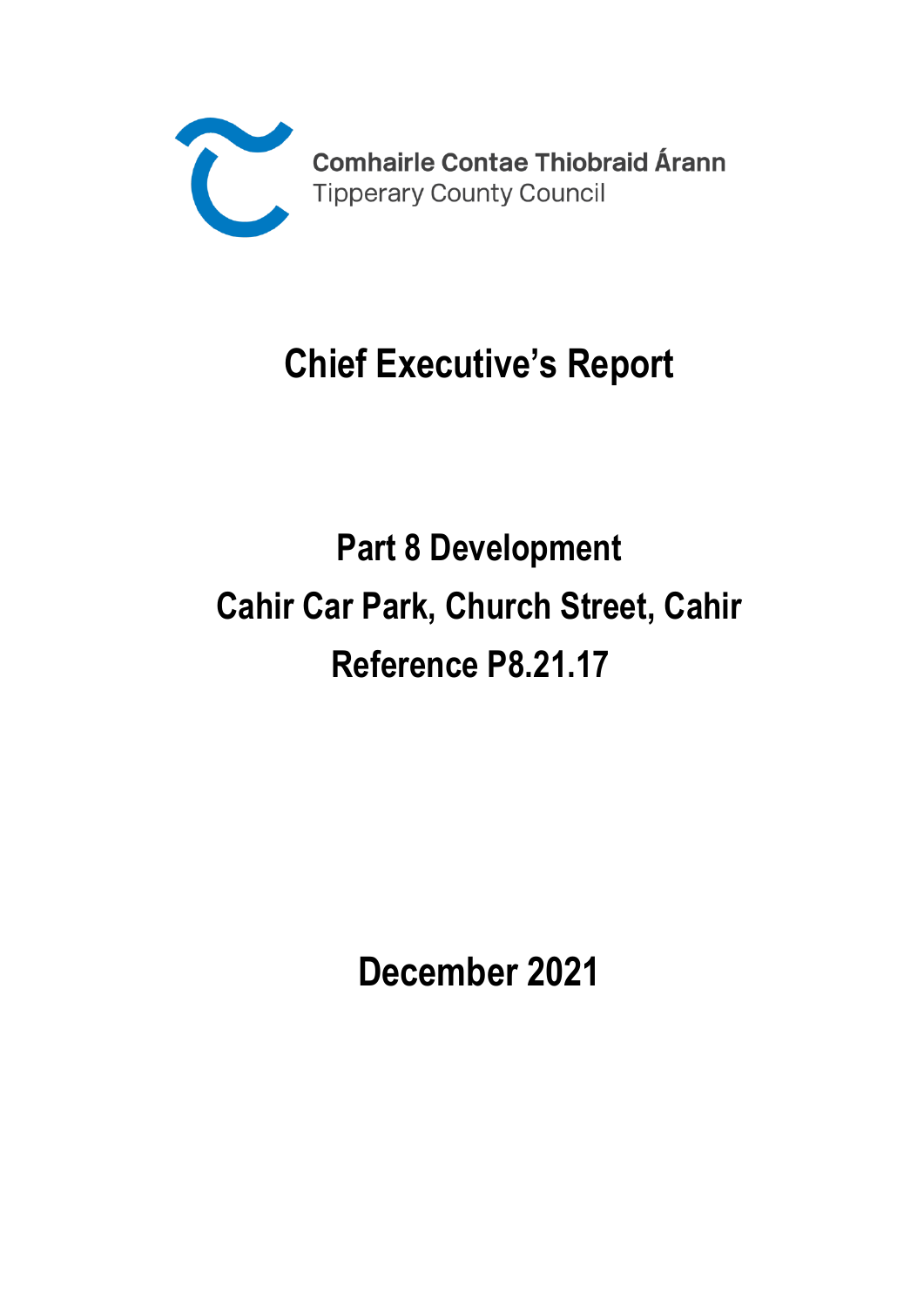# 1. NATURE AND EXTENT OF THE PROPOSED DEVELOPMENT AND THE PRINCIPAL FEATURES THEREOF:

The proposed development comprises the following elements:

- The demolition of an existing structure (the former Castle Court Hotel), associated outbuildings and boundary walls.
- Demolition and reconfiguration works to outbuildings to the rear of the Market House Building (Market House is a Protected Structure S241).
- The construction of a new carpark, access road and junction onto Church Street including all site accommodation works. Vehicular and pedestrian access is to be provided off Church Street with a provision provided for an additional future pedestrian link through the adjacent Market House Building site onto Old Church Street.
- The carpark will comprise of 91 spaces in total including 86 no. car parking spaces (including 3 no. disabled spaces and 4 no. Electric parking spaces), 3 no. standard busand 2 no. minibus parking spaces and bicycle parking facilities.
- The provision of 2 no. twin electric charging points to accommodate 4 no. electric car charging spaces on site.
- All ancillary site works including retaining walls, bicycle parking, public lighting, bollards, landscaping, surface water drainage, connections to public services, signage,etc.
- The provision of electric parking capacity signage at the main entrance to the carpark.
- Alterations to Church Street, including the provision of a raised table section of carriageway, provision of paved pedestrian areas and the relocation / removal of streetfurniture, road markings and street parking and all associated siteworks.

The proposed development is located within the Cahir Town Architectural Conservation Area (ACA) and is located adjacent to Protected Structures No. S241 and S246.

A site layout plan of the development and a map showing the development location is attached to this report.

# 2. SITE DESCRIPTION AND LOCATION:

The proposed development is to be located off (east of) Church Street in Cahir town centre. The development site is approx. 0.4 hectares in area and is made up of a green field site and a brown field site. The site is primarily backland to existing properties on Church Street. The site contains the former Castle Court Hotel building and associated outbuildings, walls and these are to be demolished.

# 3.PUBLIC CONSULTATION:

Plans and particulars of the proposed development together with the project Appropriate Assessment Screening Assessment, Environmental Impact Assessment Screening Report and other supporting reports and assessments were available for inspection and purchase from the 30/9/2021 to the 03/11/2021 at the following locations:

- Tipperary County Council, Civic Offices, Emmet Street., Clonmel, Co. Tipperary, E91N512
- Tipperary County Council, Civic Offices, Limerick Road, Nenagh, Co. Tipperary, E45 A099
- Tipperary-Cahir-Cashel Municipal District Offices, Rosanna Road, TipperaryTown,Co.Tipperary, E34 WD51
- Cahir Library, The Square, Cahir, Co. Tipperary (from 11am 2pm on Tuesdays and from 10am 2pm on Fridays during the above period)

Details of the proposed development were also available online at [www.tipperarycoco.ie](http://www.tipperarycoco.ie/) .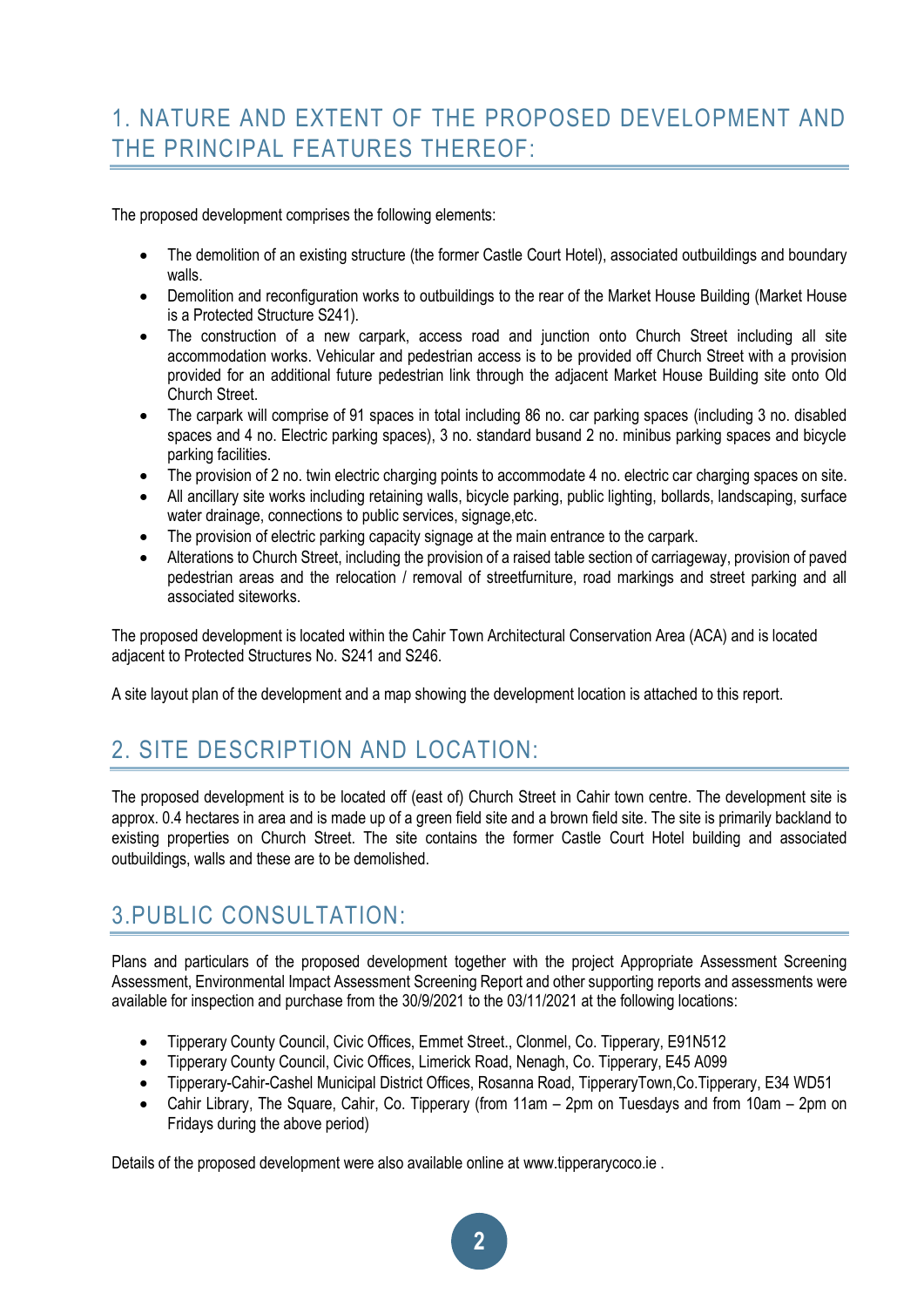**Submissions or observations with respect to the proposed development, dealing with the proper planning and sustainable development of the area could be made by 4.30 pm on Thursday 18th of November 2021.**

# 4. PRESCRIBED BODIES:

The Part 8 was referred to the following internal sections and prescribed bodies;

- An Chomhairle Ealaíon
- An Táisce
- Fáilte Ireland
- Irish Water
- Department of Housing, Local Government and Heritage
- The Heritage Council
- Transport Infrastructure Ireland (TII)
- Environmental Protection Agency
- Waterways Ireland
- Housing Section
- Roads Capital
- Environment and Climate Control
- Water Services
- District Engineer

The response received from An Taisce is addressed as submission No. 3 below. The TII responded and advised that they had no comments to make.

# 5. SUBMISSIONS RECEIVED:

10. no. submissions were received during the statutory consultation period. The submissions are listed in order of the date of receipt below. A summary of the submissions in addition to the consideration and recommendation of the Chief Executive are included under Section 8 of this report. It is considered that the implementation of the requirements and conditions as set out under Section 11 of this report will address the issues raised in the submissions received.

| <b>Submission</b><br>Ref | <b>Name and Address</b>                                                                            | Date received |
|--------------------------|----------------------------------------------------------------------------------------------------|---------------|
|                          | Ed Walsh, Walsh and Walsh Architects, The Square, Cahir, Co.<br>Tipperary                          | 22/10/2021    |
| $\overline{2}$           | Liam and Patricia Roche, Tinsely House, The Square, Cahir, Co.<br>Tipperary                        | 02/11/2021    |
| 3                        | AnTaisce, Tailors' Hall, Back Lane, Dublin, D08 X2A3                                               | 08/11/2021    |
| 4                        | Francis Sampson, Church Street, Cahir, E21 WD68                                                    | 09/11/2021    |
| 5                        | William and Breda Lonergan, Church Street, Cahir, Co. Tipperary                                    | 09/11/2021    |
| $6\phantom{1}$           | Francis Sampson, Church Street, Cahir, E21 WD68                                                    | 09/11/2021    |
| $\overline{7}$           | Cahir Development Association, Enterprise Centre, Market Yard,<br>Cahir, Co. Tipperary             | 18/11/2021    |
| 8                        | PJ O'Meara, Chairperson, Cahir Social and Historical Society,<br>Newtownadam, Cahir, Co. Tipperary | 18/11/2021    |
| 9                        | Deputy Mattie McGrath TD                                                                           | 18/11/2021    |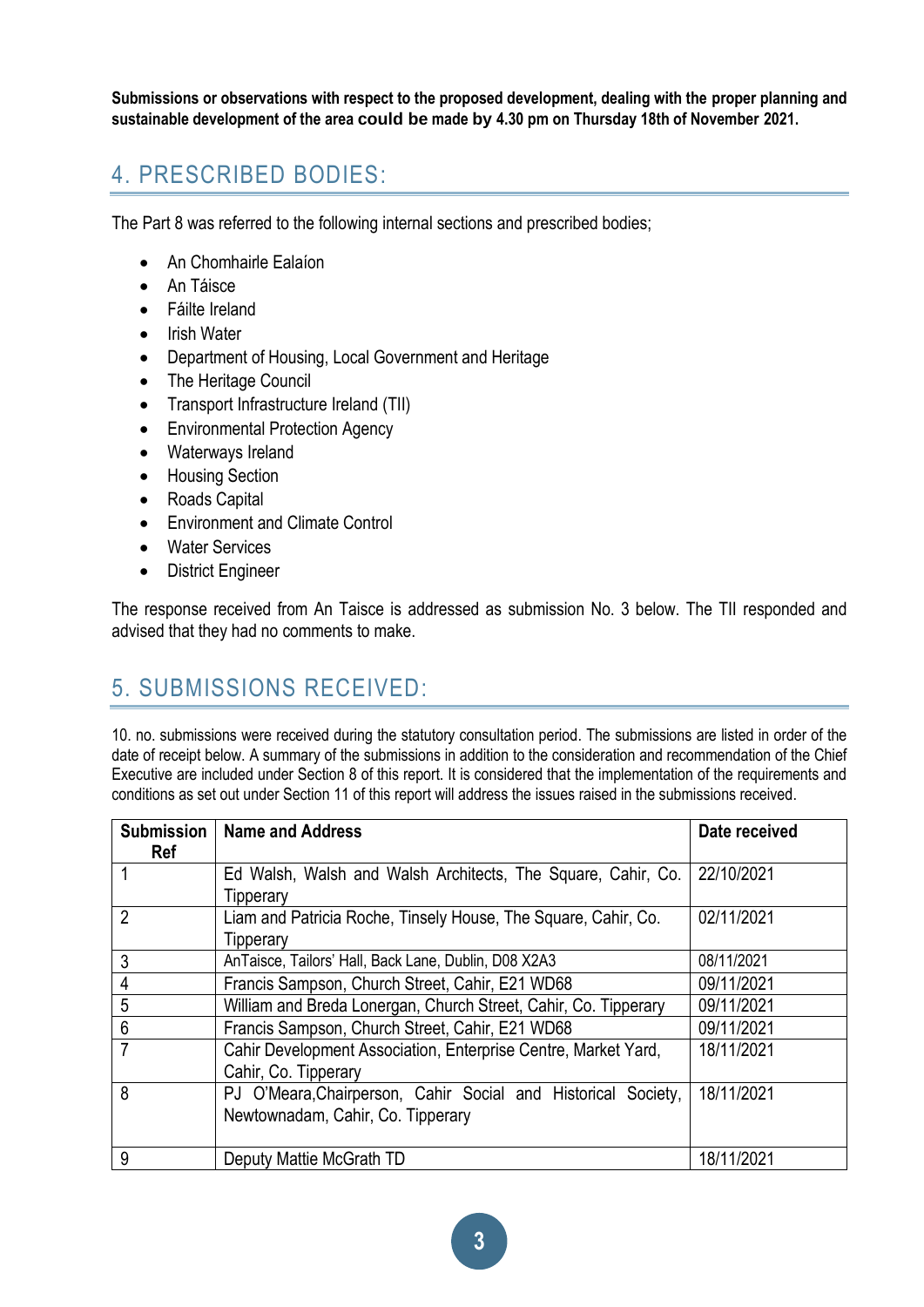| 10 | Breda Gallagher, Chairperson, Cahir Tidy Towns | 19/11/021 |
|----|------------------------------------------------|-----------|
|    |                                                |           |

# 6. PLANNING POLICY CONTEXT:

### **DEVELOPMENT PLAN OR OTHER DESIGNATIONS**

The **Cahir Local Area Plan (LAP) 2021-2027** contains the following policies/objectives that are relevant to the proposed development.

The lands on which the development is proposed is zoned for Town Centre use the objective of which is to provide and enhance the service base of the town through the provision of mixed-use development including retail, office, service and community facilities.

The site subject to the Part 8 is located within the Architectural Conservation Area (ACA) and the Zone of Archaeological Potential (ZAP) associated with Cahir.

Part of the site adjoins the boundary of the Co-Op Opportunity Site. Policy TC 2 of the LAP seeks to facilitate the redevelopment of Town Centre Opportunity Sites (as identified in Figure 10) in accordance with the guidance set out in Appendix 1 and compliance with the development management standards of the County Development Plan. The lands subject of the Part 8 proposal are identified as car parking on the indicative layouts developed for the Co-Op opportunity site.

The Development Framework for the Co-Op site sets out a requirement for the design and layout to include secondary pedestrian / cycle access point(s) from Church Street into the site opposite the post office, and opposite St Paul's Church and from the  $l$  34244

### 4.4 Protecting and Enhancing the Historic Core

Cahir Town Centre has a history of settlement stretching back to early Christian times. The modern layout of the town was largely established in the 18th century and the town has an extensive and impressive array of ecclesiastical, industrial and fortification architecture still inuse. The layout and buildings in the historic core are largely unaltered since the early 19<sup>th</sup> century, and the architectural and cultural quality of the place can support regeneration initiatives in the town. New development within the town centre and historic core will be required to: consider the historic layout of the town; conserve and enhance the setting ofhistoric buildings and monuments; improve existing route ways and public spaces andpromote increased residential occupancy.

TC4: Ensure the enhancement and protection of building and streetscapes within the ACA. In the assessment of development proposals, the Council will have regard to:

a) The impact of the proposed development on the character and appearance of the ACA in terms of compatibility of layout, urban grain, design, colour and finishes, massing of built form and architecture;

b) The impact of the proposed development on the existing amenities, character and heritage of these areas; and,

c) The need to retain important architectural and townscape elements such as shopfronts, sash windows, gutters and down pipes, decorative plasterwork, etc.

TCO4.2 Prepare a plan for the improvement of the public realm in Cahir, including proposals for redesign of the square, improving the pedestrian environment for residents and visitors, and traffic management in the town.

TCO4.3 Work with landowners and other stakeholders to seek the redevelopment of the identified Opportunity Sites for town centre uses over the lifetime of the Plan.

TCO4.5 Encourage and facilitate the regeneration and reuse of vacant, disused and derelict sites and to take action, where appropriate, through legislative mechanisms.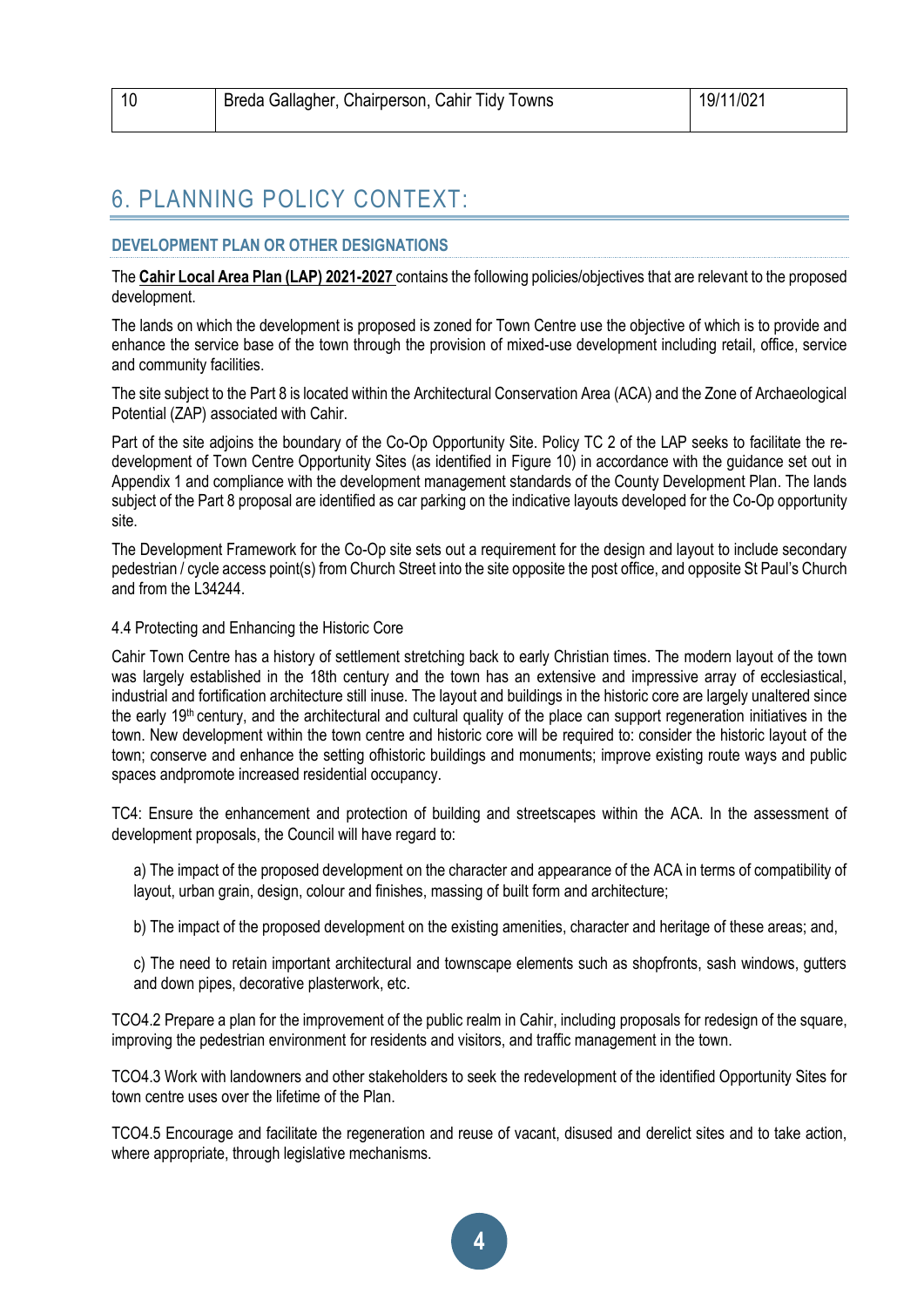TCO4.8 Support the provision of cycle parking facilities and electric vehicle charging points in the town centre subject to ensuring traffic and pedestrian safety.

TM2. Ensure that new developments are designed to comply with Design Manual for Urban Roads and Streets (2019) including making provision for pedestrian andcycle infrastructure and enhancing connectivity and accessibility to the town.

NBH4. Safeguard sites, features and objects of archaeological interest (in situ wherepracticable or as a minimum, preservation by record) included in the Record of Monuments and Places and sites.

IU3. Require that all development proposals demonstrate that appropriate Sustainable Urban Drainage Systems (SuDS) are examined and where feasible provided.

#### 8.5 Built Heritage & Archaeology

Cahir has a high-quality built heritage, dating from the early part of the 12th century when the King of Thomand, Conor na Cathrach O'Brien built the castle on the site of an earlier earthen fort. From the late 18th century, the modern development of the town took place. Prominent buildings such as Cahir House, the Market House and the Inn were built during the late 1700s and early 1800s. Manor Mills on the bridge of Cahir, The Suir Mills on the Cashel Road, and the Cahir Abbey Mills were built in the years 1775-1790, reminders of the impressive industrial heritage of Cahir. St. Paul's Church, Erasmus House and Swiss Cottage were all designed by John Nash, one of the foremost architects of the Regency and Georgian eras, and best known for his work on Buckingham Palace.

Cahir has an Architectural Conservation Area and Zone of Archaeological Potential. These areas will be managed and developed inaccordance with the policies set out in the relevant legislation, the County Development Plan (CDP) and the policies sets out in the Town Centre section above.

In accordance with the policies of the CDP, the Council will encourage the sympathetic restoration, re-use and maintenance of protected structures thereby ensuring their conservation and protection. In considering proposals for development, the Council will haveregard to the Architectural Heritage Protection Guidelines for Planning Authorities, (DAHG2011) or any amendment thereof, and proposals that will have an unacceptable impact on the character and integrity of a protected structure or adjoining protected structure will not be permitted.

# 7. PLANNING ASSESSMENT:

# **PRINCIPLE OF PROPOSAL**

The proposed development forms part of a wider plan for Cahir town centre where the principal aim is to make the square and adjoining streets more attractive, where more space and priority is given to pedestrians and visitors and where space for cars and car parking is reduced. A separate Part 8 is currently on display for enhancement of the Square and adjoining streets.

The proposed development seeks to develop an off-street car park with capacity for 86 new car parking spaces, 2 mini bus and 3 bus parking spaces. The quantum of parking is viewed as necessary to off-set the loss of parking that will arise from the enhancement works to the Square and adjoining streets and to cater for the existing and future needs of the town. The development includes for off street bus parking, which is lacking in this area, at a location in close proximity to the Cahir train station.The development is also proximate to Market House which is being re-developed into a business hub and is in close proximity to the Granary which is planned to accommodate the Cahir library service.

The proposals include for development of wider footpaths and removal of on-street parking on Church Street, these elements are designed to link with the proposals for enhancement of the Square and adjoining streets.

The proposal will develop a new use on lands that are currently vacant and disused and will provide connectivity between the new car park and the Square via Market house.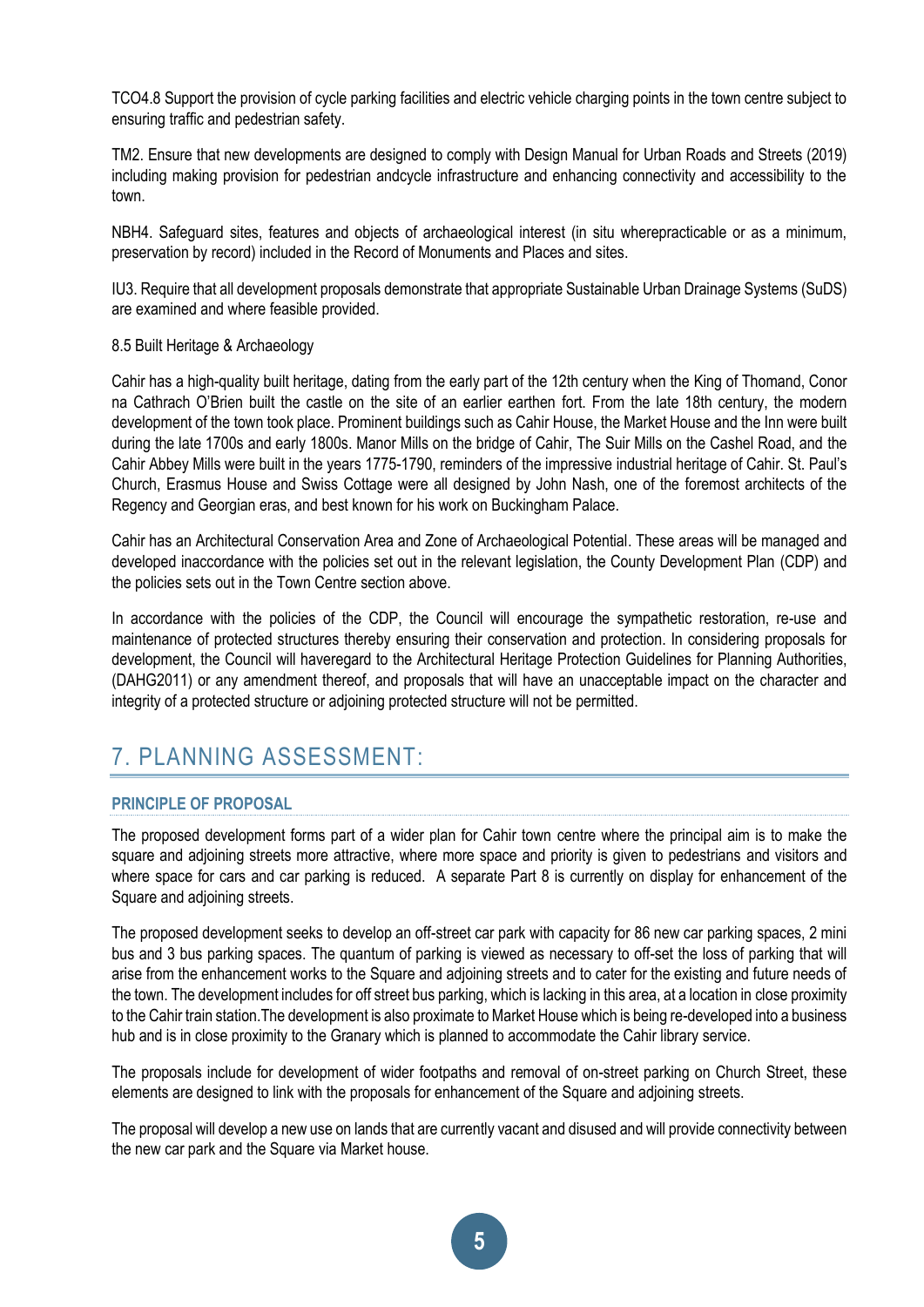The proposal is in conformity with the town centre land use zoning objectives for the site and with the following policies/objectives of the Cahir LAP 2021:

- TCO4.5 Encourage and facilitate the regeneration and reuse of vacant, disused and derelict sites and to take action, where appropriate, through legislative mechanisms.
- TCO4.8 Support the provision of cycle parking facilities and electric vehicle charging points in the town centre subject to ensuring traffic and pedestrian safety.

Part of the site adjoins the boundary of the Co-Op Opportunity Site as designated under the Cahir LAP 2021. The lands subject of the Part 8 proposal are identified in the Cahir LAP for car parking on the indicative layouts developed for the Co-Op opportunity site and the development can link with and serve the future Co-Op site when developed. The Development Framework for the Co-Op site sets out a requirement to include secondary pedestrian / cycle access point(s) from Church Street into the site opposite the post office, and opposite St Paul's Church and from the L34244.

The development does not include for direct pedestrian connectivity with the existing arched laneway opposite the post office, this was explored but the lands were not available. The proposed development allows for development of a future linkage from this laneway.The development does not impair or interfere with the other access objectives for the Co-Op site.

### **DEVELOPMENT DESIGN**

The car park will, in the main, be located behind the existing streetscape on Church Street and will be largely screened to view. Access to the car park will be from Church Street through the site currently occupied by the former Castle Court Hotel and associated buildings that will be demolished, as they are currently in a state of dereliction and dangerous structures. This will create an opening in the existing street scape and the loss of a continuity of buildings within the towns Architectural Conservation Area (ACA).

This impact must be viewed in the context of the benefit of the overall scheme where the town centre environment will be significantly enhanced, where a new car park will be developed that will cater for existing and future needs of the town. The impact must also be considered in the context of the condition of the existing buildings on site, the buildings have been subject to vandalism and fire damage which has rendered their condition as dangerous. The buildings have been vacant for a considerable period thereby generating anti-social behaviour. The buildings present an inactive and visually poor frontage to Church Street.

The former Castle Court Hotel building is not a protected structure and is not listed on the National Inventory of Architectural Heritage. The original building was previously used as a Parochial House and contains some features of built heritage interest, however much of the remaining fabric and features of interest have been lost due to fire damage.The Architectural Heritage Impact Assessment submitted with the Part 8 application proposes that the former hotel building is demolished in phases and any features of interest recoded by photographic record. This will preserve any remaining features of interest by record.

An Architectural Heritage Impact Assessment (AHIA) has been undertaken in respect of the development by ACP Architectural Conservation Professionals. The AHIA report notes the Castle Court Hotel is negatively impacting on the ACA in its current form.

A new boundary wall with railing will be erected along the street elevation either side of the entrance to the car park, with the wall extending out from the buildings at either end. The building at the southern end of the site is a protected structure (S246). The Architectural Heritage Impact Assessment (AHIA) considers the development will not impact on this adjoining protected structure. The new entrance wall with railing will rise to a height of 2.4 metres maximum and will have a sandstone facing and capping.The wall and railings are a simple and non-obtrusive design.

The development includes for public realm improvements to Church Street which tie in with the public realm improvements proposed for the Square and adjoining streets under a separate Part 8. The improvements comprise widening of footpaths, development of a raised table and undertaking of planting and are considered acceptable.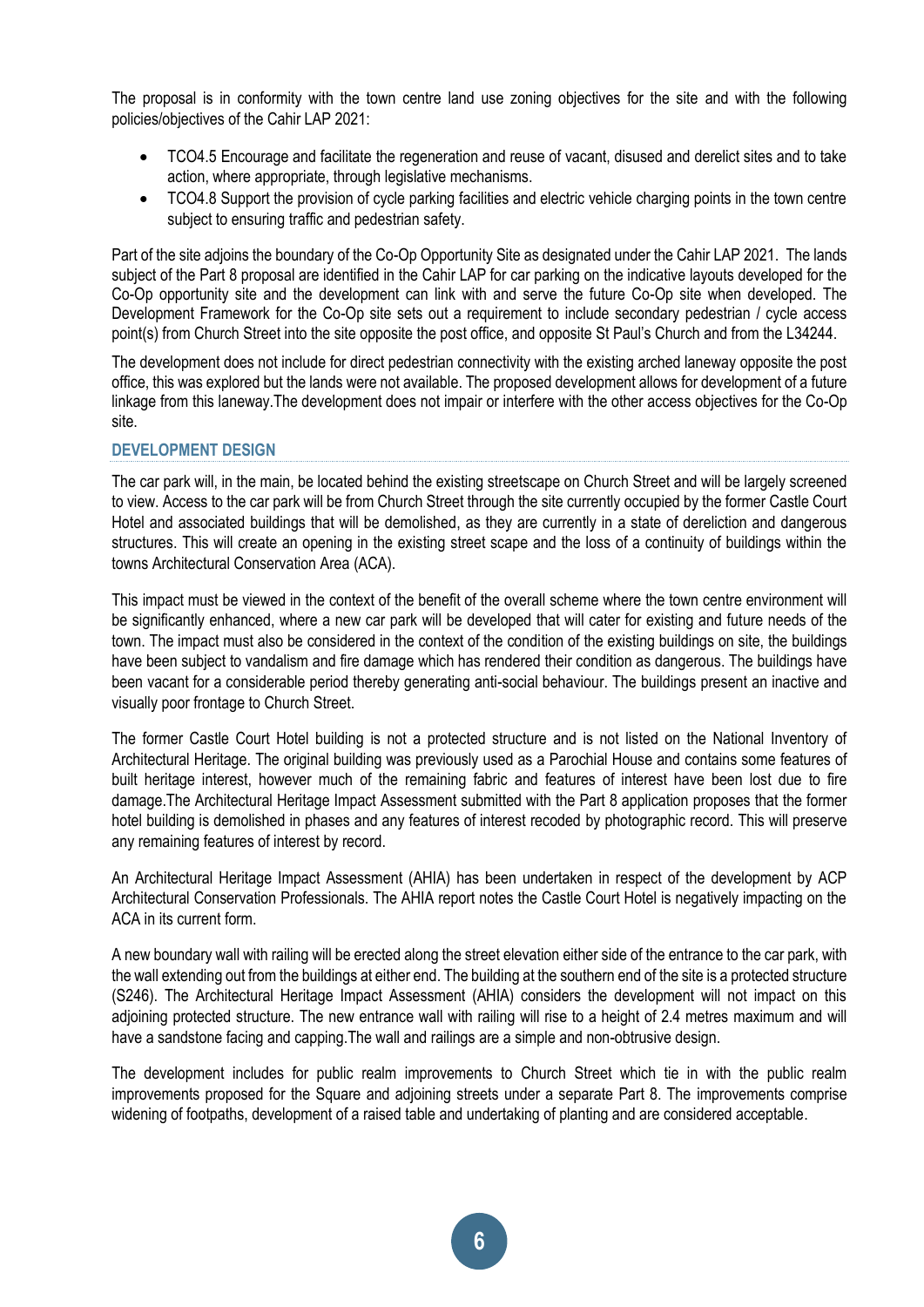The development includes for a pedestrian access from the car park through to the Square via Market House. This pedestrian link will be developed in a manner that will ensure its use does not impact on the amenity of adjoining property owners. The works associated with developing the pedestrian link do not impact on the character or special interest of Market House which is a protected structure.

### **ACCESS**

The main vehicular access to the site is from the entrance on Church Street with a pedestrian link provided between the car park and the Square via Market house. The vehicular access arrangements and on-site circulation arrangements are considered acceptable. Adequate circulation space is provided for the turning movements for the vehicle types that will use the car park. The access arrangements and car park layout and design have been subject to a Traffic Assessment and Road Safety Audit. The Traffic Assessment shows that the access junction into the car park will operate within capacity and the turning movements will not negatively impact the operation of other junctions within the town centre.

# **FLOODING**

A Flood Risk Assessment has been undertaken in respect of the proposed development and same concluded that the site is not at risk of flooding.

#### **SERVICES - WASTEWATER DISPOSAL AND SURFACE WATER DISPOSAL**

The proposals present no impact on existing water / wastewater collection and drainage services. These services are existing.

# **ARCHAEOLOGY**

The site is within the zone of archaeological interest associated with Cahir. An Archaeological Impact Assessment has been undertaken in support of the application and same recommends the following measures are undertaken:

- Any excavations associated with the proposed development that take place within the existing road network be monitored by a suitably qualified archaeologist.
- A programme of archaeological testing be carried out within the accessible portion of the site prior to the commencement of construction. These works should be carried out under licence to the National Monuments Service of the Department of Housing Local Government and Heritage (DoHLGH). Dependant on the results of the assessment, further mitigation may be required such as preservation in-situ or by record and/or archaeological monitoring. Any further mitigation will require approval from the National Monuments Service of the DoHLGH.

The above measures will be undertaken as part of the development.

# 8. SUMMARY OF SUBMISSIONS & CHIEF EXECUTIVE OFFICER'S RECOMMENDATION'S:

This section summarises the key points raised in the submissions on the Part 8 proposal and also gives the consideration and recommendation of the Chief Executive Officer to the points made, taking account of the proper planning and sustainable development of the area, the statutory obligations of any local authority in the area, and any relevant policies or objectives.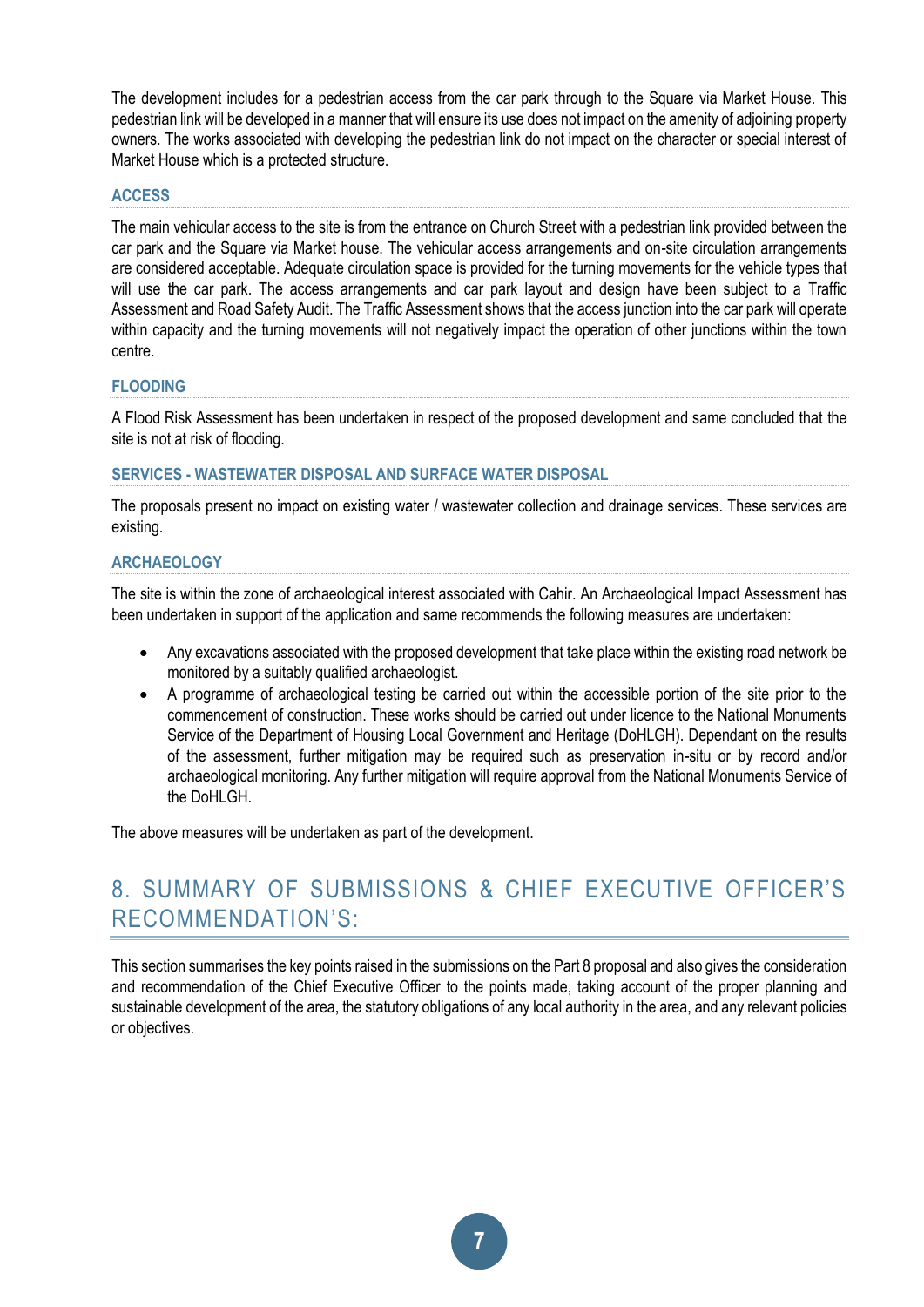| Ref. No.       | <b>Submission Name &amp; Address</b>                                              |
|----------------|-----------------------------------------------------------------------------------|
|                | Ed Walsh, Walsh and Walsh Architects, The Square, Cahir, Co.<br><b>I</b> ipperary |
| $S_{11}$ mmari |                                                                                   |

### **Summary**

The submission raises concerns with the proposal to demolish the disused building on Church Street to develop the car park due to its creating a large and unsightly gap in what could otherwise be an attractive street facade.

The submission notes the extensive works to the footpaths and removal of parking spaces and considers the design of the street front piers and rails as suited to a rural location.

The submission notes the retaining wall to properties backing the site would be 4.5 metres high.

The submission acknowledges the requirement for car parking for the town but considers this could be provided in the large undeveloped area east of the site with access from the Clonmel road and railway station. The submission considers this could also provide a relief traffic circulation path.

The submission notes little interaction with the proposed development and adjoining site to the east and considers it possible the proposed development will clash with the optimum layout for the larger area, the submission suggests a masterplan should be prepared for the entire Opportunity Site.

The submission considers the car park area will result in drab spaces surrounded by remnants of rear extensionsoffering little possibility of creating useful frontage.

The submission raises concerns with the inadequacy of the Part 8 drawings and documents noting the electronic file was difficult to download due to its size and costly to purchase. The submission considers that the street elevation lack sufficient detail and does not include an elevation showing the parking area visible from the street. The submission considers a 3D model should have been prepared.

The submission considers that special measures to ensure an informed public debate should have been undertaken in view of Covid.

The submission notes that the Local Authority's track record in promoting quality design and protecting the visual aspects of the town's fabric is poor and that previous attempts to demolish valuable structures to facilitate parking were avoided after strong local protest.

# **Consideration**

The demolition of the former Castle Court hotel is a necessary element of the development in order to provide access to the proposed car parking area.

The former Castle Court Hotel building is not a protected structure and is not listed on the National Inventory of Architectural Heritage. The original building was previously used as a Parochial House and contains some features of built heritage interest, however much of the remaining fabric and features of interest has been lost due to fire damage. The Architectural Heritage Impact Assessment submitted with the Part 8 application proposes that the former hotel building is demolished in phases and any remaining features of interest are recoded by photographic record.

It is acknowledged that the proposal will create an opening into the existing streetscape on Church Street and the loss of continuity of buildings within the towns Architectural Conservation Area (ACA). This impact must be viewed in the context of the benefit of the overall scheme where (taken with the Part 8 proposals for the Square and adjoining streets) the town centre environment will be significantly enhanced and a new car park will be developed that will cater for existing and future needs of the town. The impact must also be considered in the context of the condition of the existing buildings on site, the buildings have been subject to vandalism and fire damage which has rendered their condition as dangerous. The buildings have been vacant for a considerable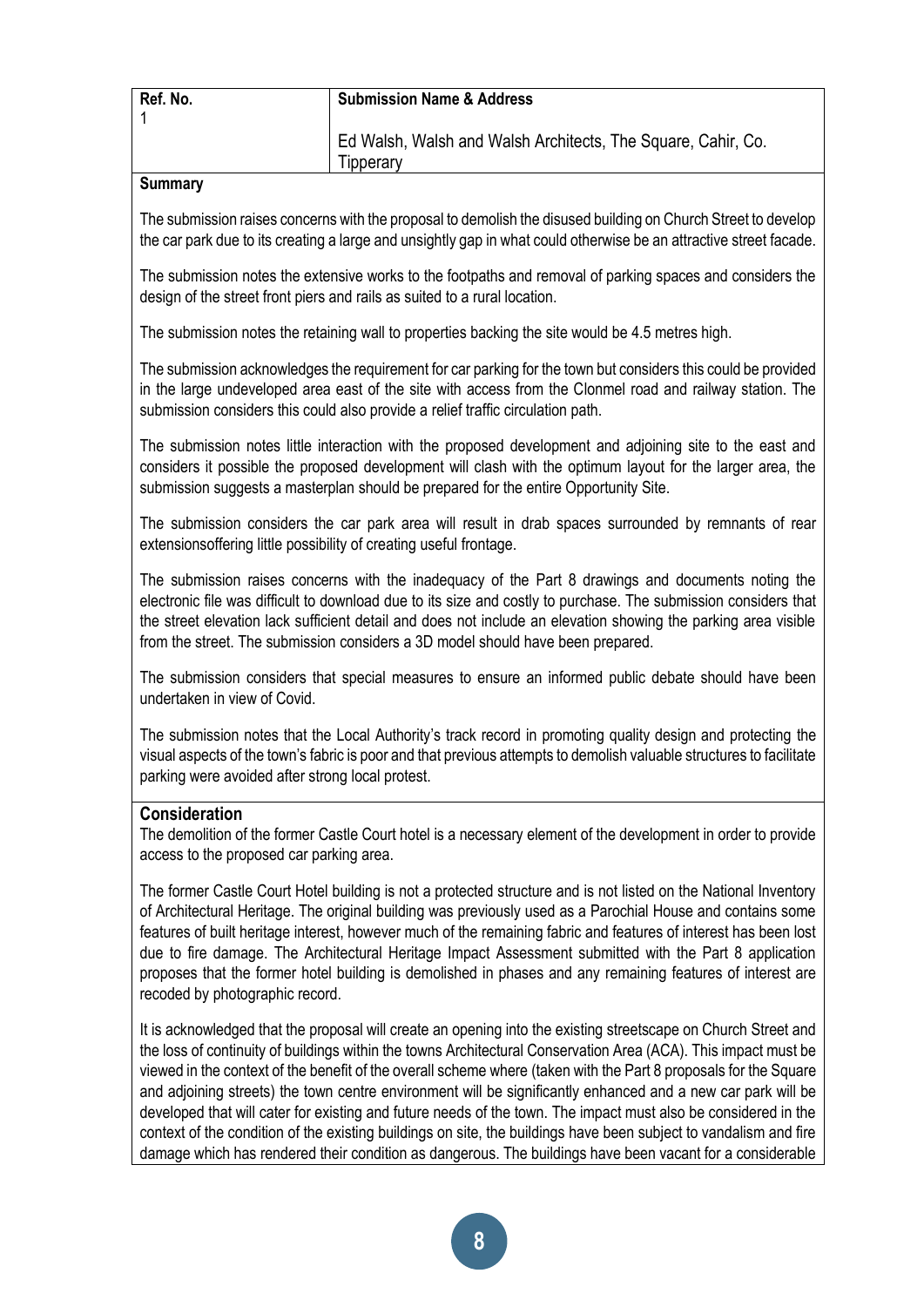period thereby generating anti-social behaviour and an inactive and visually poor frontage to Church St. It is considered, when viewed in the context of the foregoing, that the benefits of the proposed development outweigh the loss of the existing buildings on site and associated impacts on the streetscape and ACA.

The submission includes for footpath widening and landscaping works on Church Street together with traffic calming. A consequence of the footpath widening will be the loss of parking spaces, this loss will be more than compensated for in the proposed car park. The loss of parking is also required to achieve required sight lines at the entrance.

The Cahir LAP 2021 sets out development objectives (under Appendix 1) for the former Co-Op site that adjoins the car park site to the east. The lands subject of the Part 8 proposal are identified in the Cahir LAP for car parking on the indicative layouts developed for the Co-Op site and the development can link with and serve the future Co-Op site if developed. In this regard developing the proposed car park at the subject location is considered appropriate.

The options of alternative access points via the Co-Op site as suggested in the submission are not available at this time. This land is privately owned.The car park layout allows for future connectivity with the adjoining lands to the east if these lands come forward for development at a future date.The development of the proposed car park does not impair the future development of the Co-Op lands.

It is accepted that the car park area will adjoin the rear boundaries of some properties on Church St and Old Church street. While the proposals include for retaining walls it is not considered that same will negatively impact on the amenity of adjoining properties. The car park itself will be adequately lit and supervised by CCTV to ensure adequate security is provided.

It is not accepted that the Part 8 drawings or documentation are inadequate. The drawings and documentation clearly describe and illustrate the nature and extent of the application and include expert assessment on Natura 2000 impact, drainage, flood risk, traffic, road safety, archaeology and architectural heritage.

The Part 8 process meets the requirements of governing legislation regarding public consultation where all drawings and documentation could be viewed in the office of the Council or viewed online. In addition to this, pre-application consultation was undertaken during August-September 2021 on the wider public realm proposals for Cahir, the car park was included in this consultation. Furthermore in order to comply with pandemic restrictions online pre-planning stakeholder workshops were also held on 16th and 17th August 2021.

# **Recommendation**

No change is recommended arising from the foregoing consideration.

| Ref. No.       | <b>Submission Name &amp; Address</b>                                     |
|----------------|--------------------------------------------------------------------------|
|                | Liam and Patricia Roche, Tinsley House, The Square, Cahir, Co. Tipperary |
| <b>Summary</b> |                                                                          |

The submission raises concerns with the impact of the development on the safety, security and residential amenity enjoyed by their property and requests that the development is modified to include a protective wall to provide increased separation between the proposed new pedestrian link and their property. The submission includes marked up plans showing the modifications required (See below).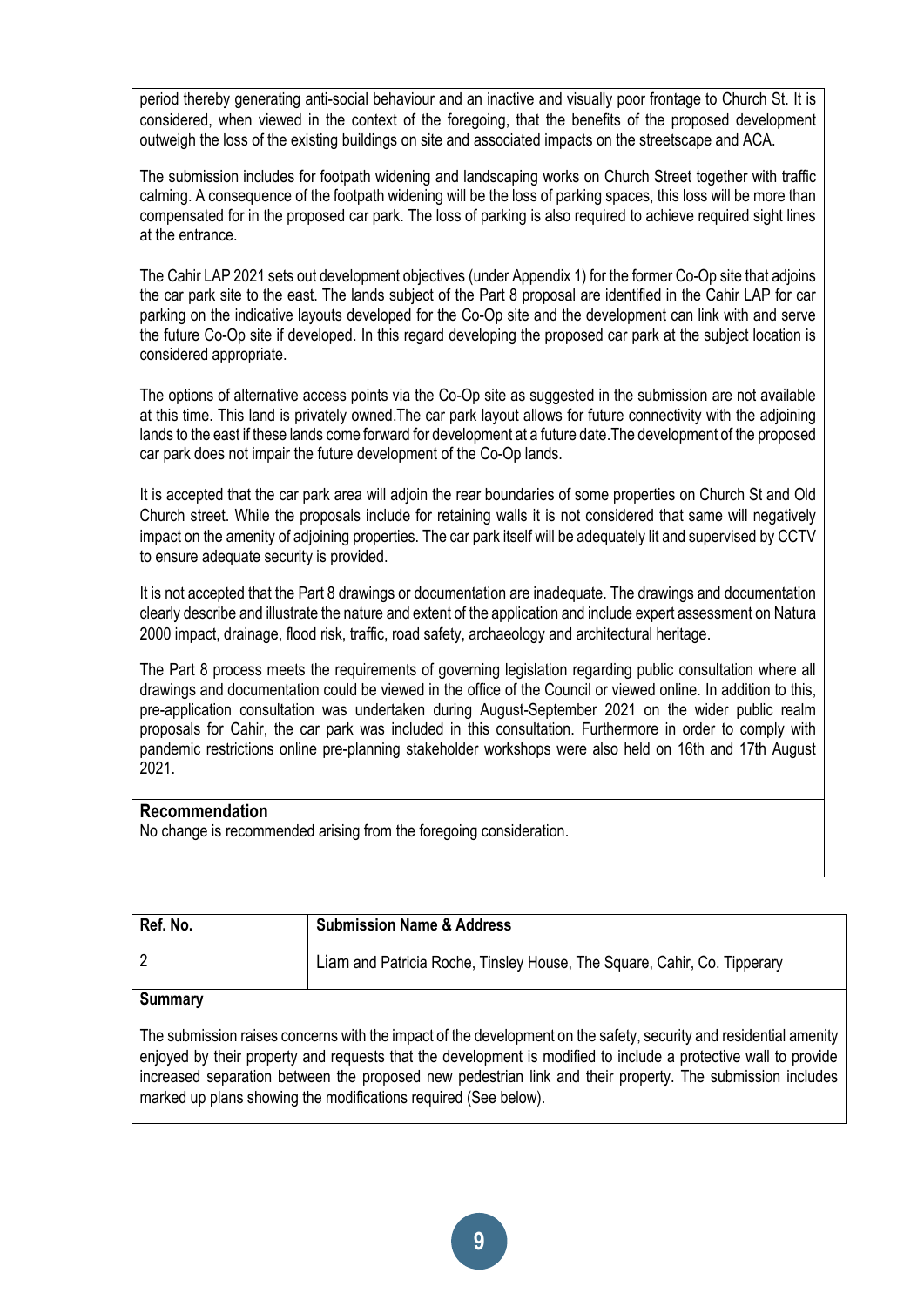The submission requests that the car park access times are limited to between 6AM-7PM and the access passageway is limited to between 9AM-5PM.

The submission cites advise received from the Garda crime prevention officer that seating is removed from the passageway, that trees are removed, the passageway width is reduced to prevent anti social behaviour and that same is covered by adequate CCTV and that the operating times are controlled.

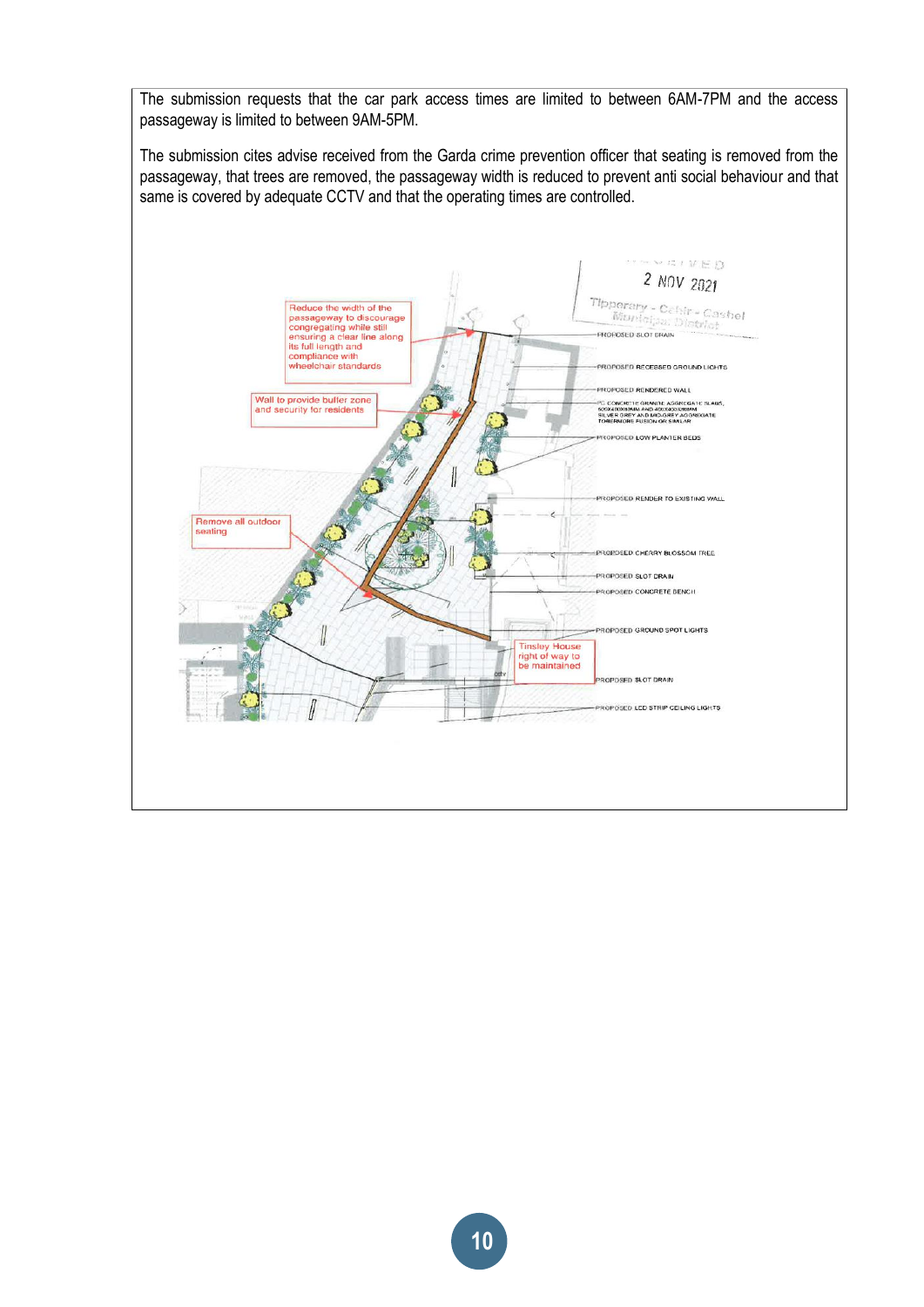

**11**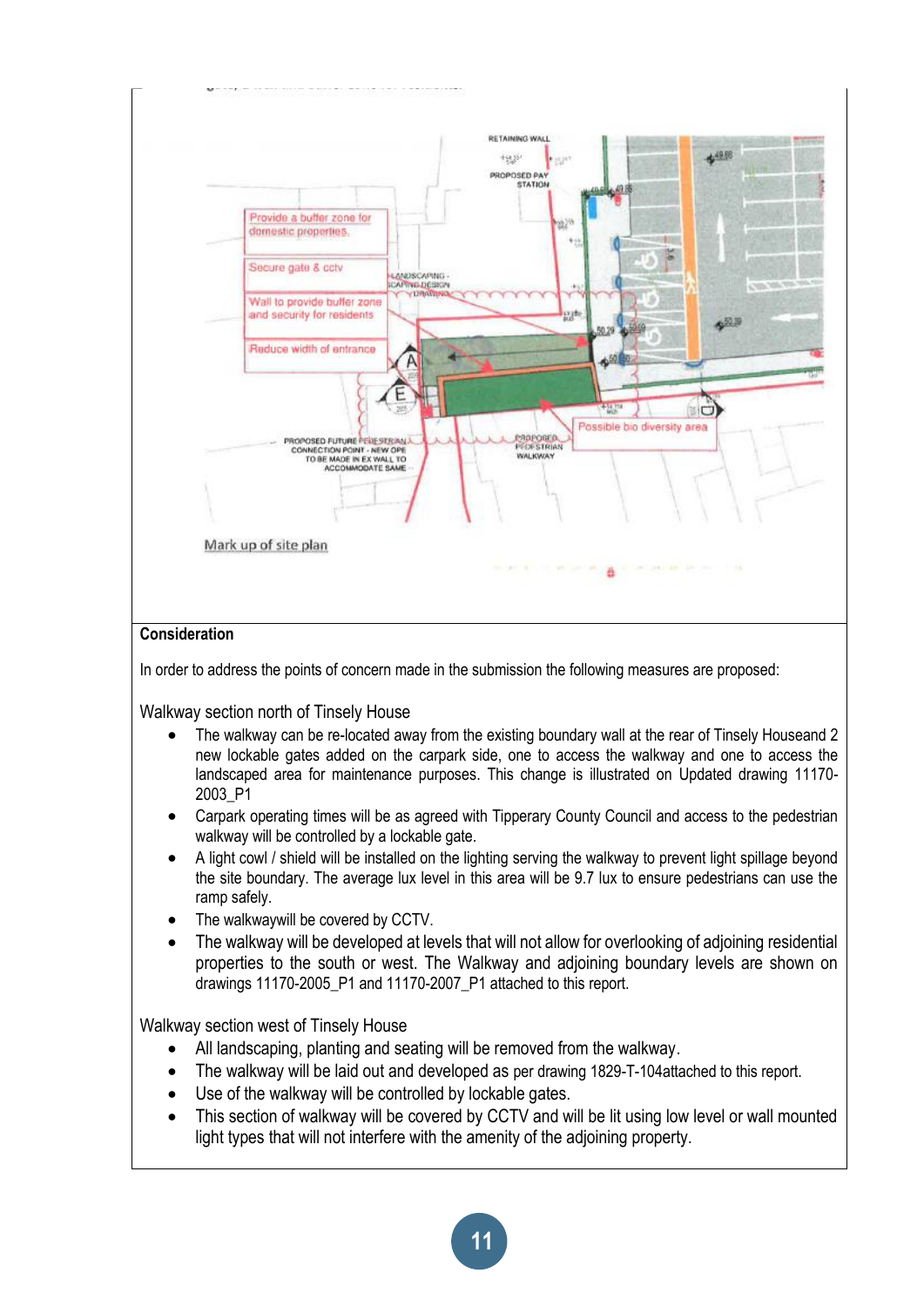| Recommendation |                                                                                                                                                                             |
|----------------|-----------------------------------------------------------------------------------------------------------------------------------------------------------------------------|
|                | It is recommended that                                                                                                                                                      |
| i)             | the development is amended to incorporate the changes illustrated on drawings 11170-2003 P1,<br>11170-2005_P1, 1170-2007_P1 and landscape drawings attached to this report. |
| ii)            | The walkway is adequately lit and covered by CCTV and access to same will be controlled.                                                                                    |
| iii)           | Boundaries to the walkway are developed to provide adequate screening to adjoining<br>properties.                                                                           |

| Ref. No. | <b>Submission Name &amp; Address</b>                  |
|----------|-------------------------------------------------------|
|          | An Taisce, Tailors' Hall, Back Lane, Dublin, D08 X2A3 |
| Summary  |                                                       |

The submission considers the development would be seriously injurious to the urban design and established character of Church Street and would result in the loss of a building, which is part of the social history of the town and represents malplanning.

The submission notes the benefit of the Part 8 proposals for Market House would be undermined if the proposed development were to proceed. The effect of the demolition would leave a scar, breaching the character and cohesion of Church Street.

The submission considers the proposal is not linked to any sustainable transport initiative for Cahir and its environs and that it fails to meet the obligation of the Council under Page 13 of the June 2021 Programme for Government to take immediate action to remove space occupied by private cars and SUVs in urban areas and provide for a significant shift from car use to walking and cycling for trips in and around and to and from the surrounding environs of towns to town centres.

Current levels of car use in and around Cahir and Irish towns nationally are unsustainable in resource use, air and noise pollution and public realm blighting.

The submission recommends thePart 8 application should be withdrawn, and

1. an appropriate new use be found for the former Rectory/ Hotel building in Church Street,

2. a transport and mobility strategy be introduced for the town and environs to significantly reduce car use in favour of walking and cycling to create a healthier and more attractive town.

# **Consideration**

The demolition of the former Castle Court hotel is a necessary element of the development in order to provide access to the proposed car parking area.

The former Castle Court Hotel building is not a protected structure and is not listed on the National Inventory of Architectural Heritage. The original building was previously used as a Parochial House and contains some features of built heritage interest, however much of the remaining fabric and features of interest has been lost due to fire damage. The Architectural Heritage Impact Assessment submitted with the Part 8 application proposes that the former hotel building is demolished in phases and any remaining features of interest are recoded by photographic record.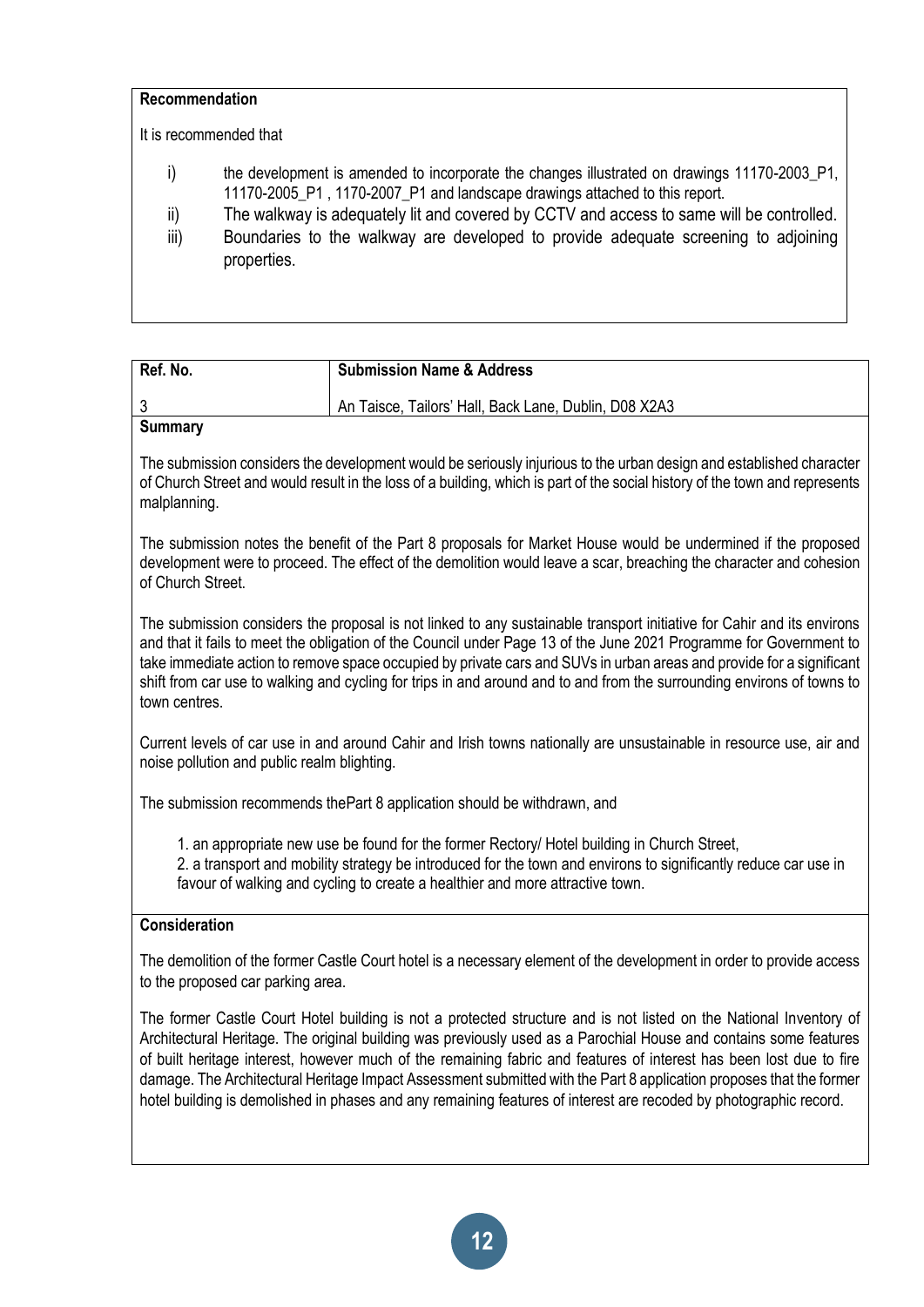It is acknowledged that the proposal will create an opening into the existing street scape on Church Street and the loss of continuity of buildings within the towns Architectural Conservation Area (ACA). This impact must be viewed in the context of the benefit of the overall scheme where (taken with the Part 8 proposals for the Square and adjoining streets) the town centre environment will be significantly enhanced and a new car park will be developed that will cater for existing and future needs of the town. The impact must also be considered in the context of the condition of the existing buildings on site, the buildings have been subject to vandalism and fire damage which has rendered their condition as dangerous. The buildings have been vacant for a considerable period thereby generating anti-social behaviour and an inactive and visually poor frontage to Church St. It is considered, when viewed in the context of the foregoing, that the benefits of the proposed development outweigh the loss of the existing buildings on site and associated impacts on the streetscape and ACA.

The development provides a direct pedestrian link between the Market House and proposed car park which will benefit the use of Market House as a business hub. The development will provide a well-designed, secure walkway through the existing side and rear yard of Market House. It is not accepted that the development will undermine the Part 8 proposals for the re-development of Market House.

The statement that the proposal is not linked to any sustainable transport initiative or plan for Cahir is not accepted. The Cahir LAP 2021 under Policy TM 1 seeks to improve accessibility and movement within Cahir, reduce dependency on private car transport, increase permeability in the town, and encourage the use of energy efficient forms of transport through the promotion of walking, cycling and public transport. Action TMO 7 of the LAP seeks to review and update the South Tipperary Active Travel Towns Walking andCycling Strategy - August 2013 as it relates to Cahir.

The proposal includes for the removal of off-street parking and widening of footpaths on Church Street thereby giving more space to pedestrians, the development will integrate with the wider proposals to significantly enhance the pedestrian environment for the Square and adjoining streets. The development includes for traffic calming on Church Street that together with the wider footpaths will make it easier for pedestrians to cross the street and access the Library, Post Office etc. The development includes for a direct pedestrian link to the Square through the new walkway through Market House. It is considered that the development will increase permeability in Cahir and will improve the environment for pedestrians.

#### **Recommendation**

There ae no recommendations arising from the foregoing consideration.

| Ref. No. | <b>Submission Name &amp; Address</b>            |
|----------|-------------------------------------------------|
|          | Francis Sampson, Church Street, Cahir, E21 WD68 |
| Summarv  |                                                 |

The submission welcomes the proposed new car park.

The submission raises concern with the loss of on street parking spaces and the impact of the new pedestrian link on the footfall on Church Street and consequent impact on business.

The submission raises concern with the loss of security and privacy arising from the new pathway due to the level difference between same and the Sampson property and the potential for anti-social behaviour.

The submission raises concerns withthe stability of wall that separate property from proposed pathway.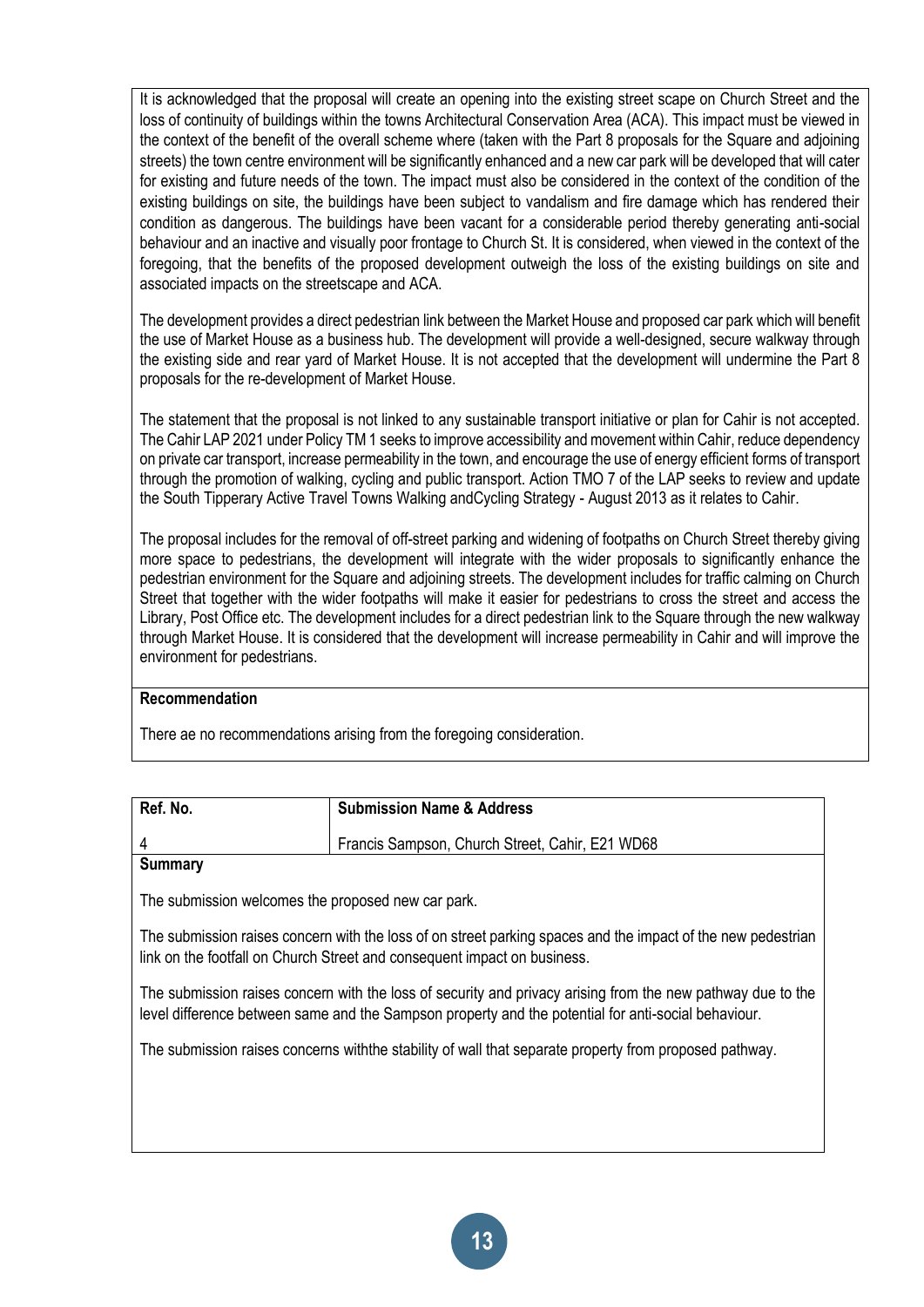# **Consideration**

In order to address the points of concern made in the submission the following measures are proposed:

Walkway section east of Mr Sampson's property:

- Carpark operating times will be as agreed with Tipperary County Council and access to the pedestrian walkway will be controlled by a lockable gate.
- A light cowl / shield will be installed on the lightingserving walkway to prevent light spillage beyond the site boundary. The average lux level in this area will be 9.7 lux to ensure pedestrians can use the ramp safely.
- The walkway will be covered by CCTV and access will be controlled.
- The walkway will be developed at levels that will not allow for overlooking of adjoining residential properties to the west. Walkway and adjoining boundary levels are shown on drawings 11170- 2005 P1 and 11170-2007 P1 attached to this report.
- Care will be taken at construction stage to ensure the development does not impact on the stability of the boundary to Mr Sampson'sproperty. A pre-works survey will be undertaken to ensure impact on existing boundaries are mitigated.
- There will be no trees or seating developed on the walkway

# **Recommendation**

It is recommended that:

- i) the development is amended to incorporate the changes illustrated on drawings 11170-2003\_P1 , 11170-2005\_P1 , 1170-2007\_P1 and landscape drawings attached to this report.
- ii) The walkway is adequately lit and covered by CCTV and access to same will be controlled.
- iii) Boundaries to the walkway are developed to provide adequate screening to adjoining properties.

| Ref. No. | <b>Submission Name &amp; Address</b>             |
|----------|--------------------------------------------------|
|          | William and Breda Lonergan, Church Street, Cahir |
|          |                                                  |

# **Summary**

The submission raises concern with the loss of on street parking spaces and the impact of the new pedestrian link on the footfall on Church Street and consequent impact on business.

The submission raises concern with the loss of security of the pathway and that it will be a source for anti social behaviour. Proposed trees and seating should be removed, CCTV should be installed with security gates, lighting and boundaries to protect residents.

# **Consideration**

In order to address the points of concern made in the submission the following measures are proposed:

Walkway section east of Lonergan property:

• Carpark operating times will be as agreed with Tipperary County Council and access to the pedestrian walkway will be controlled by a lockable gate.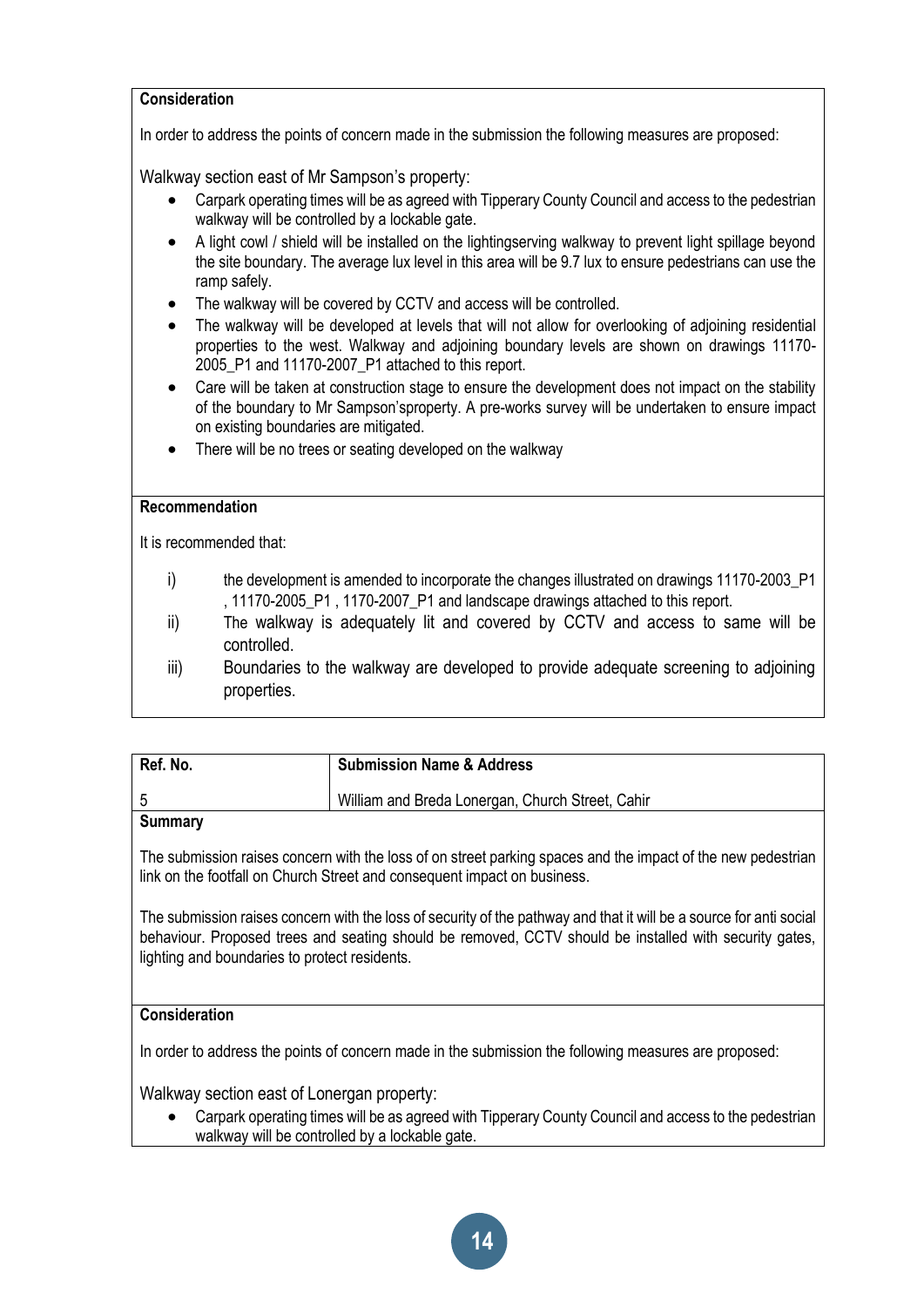- A light cowl / shield will be installed on the lightingserving walkway to prevent light spillage beyond the site boundary. The average lux level in this area will be 9.7 lux to ensure pedestrians can use the ramp safely.
- The walkway will be covered by CCTV and access will be controlled.
- The walkway will be developed at levels that will not allow for overlooking of adjoining residential properties to the west. Walkway and adjoining boundary levels are shown on drawings 11170-2005\_P1 and 11170-2007\_P1 attached to this report.
- There will be no trees or seating developed on the walkway

### **Recommendation**

It is recommended that

- i) the development is amended to incorporate the changes illustrated on drawings 11170-2003\_P1 , 11170-2005\_P1 , 1170-2007\_P1 and landscape drawings attached to this report.
- ii) The walkway is adequately lit and covered by CCTV and access to same will be controlled.
- iii) Boundaries to the walkway are developed to provide adequate screening to adjoining properties.

| Ref. No. | <b>Submission Name &amp; Address</b>           |
|----------|------------------------------------------------|
|          | WilliamSampson, Church Street, Cahir, E21 WD68 |
| Summary  |                                                |

**Summary**

The submission welcomes the proposed new car park.

The submission raises concern with the loss of on street parking spaces and the impact of the new pedestrian link on the footfall on Church Street and consequent impact on business.

The submission raises concern with the loss of security and privacy arising from the new pathway due to the level difference between same and the Sampson property and the potential for anti-social behaviour. Concerned with stability of wall that separate property from proposed pathway.

# **Consideration**

In order to address the points of concern made in the submission the following measures are proposed:

Walkway section east of Mr Sampson's property:

- Carpark operating times will be as agreed with Tipperary County Council and access to the pedestrian walkway will be controlled by a lockable gate.
- A light cowl / shield will be installed on the lighting serving walkway to prevent light spillage beyond the site boundary. The average lux level in this area will be 9.7 lux to ensure pedestrians can use the ramp safely.
- The walkway will be covered by CCTV.
- The walkway will be developed at levels that will not allow for overlooking of adjoining residential properties to the west. Walkway and adjoining boundary levels are shown on drawings 11170-2005\_P1 and 11170-2007\_P1 attached to this report.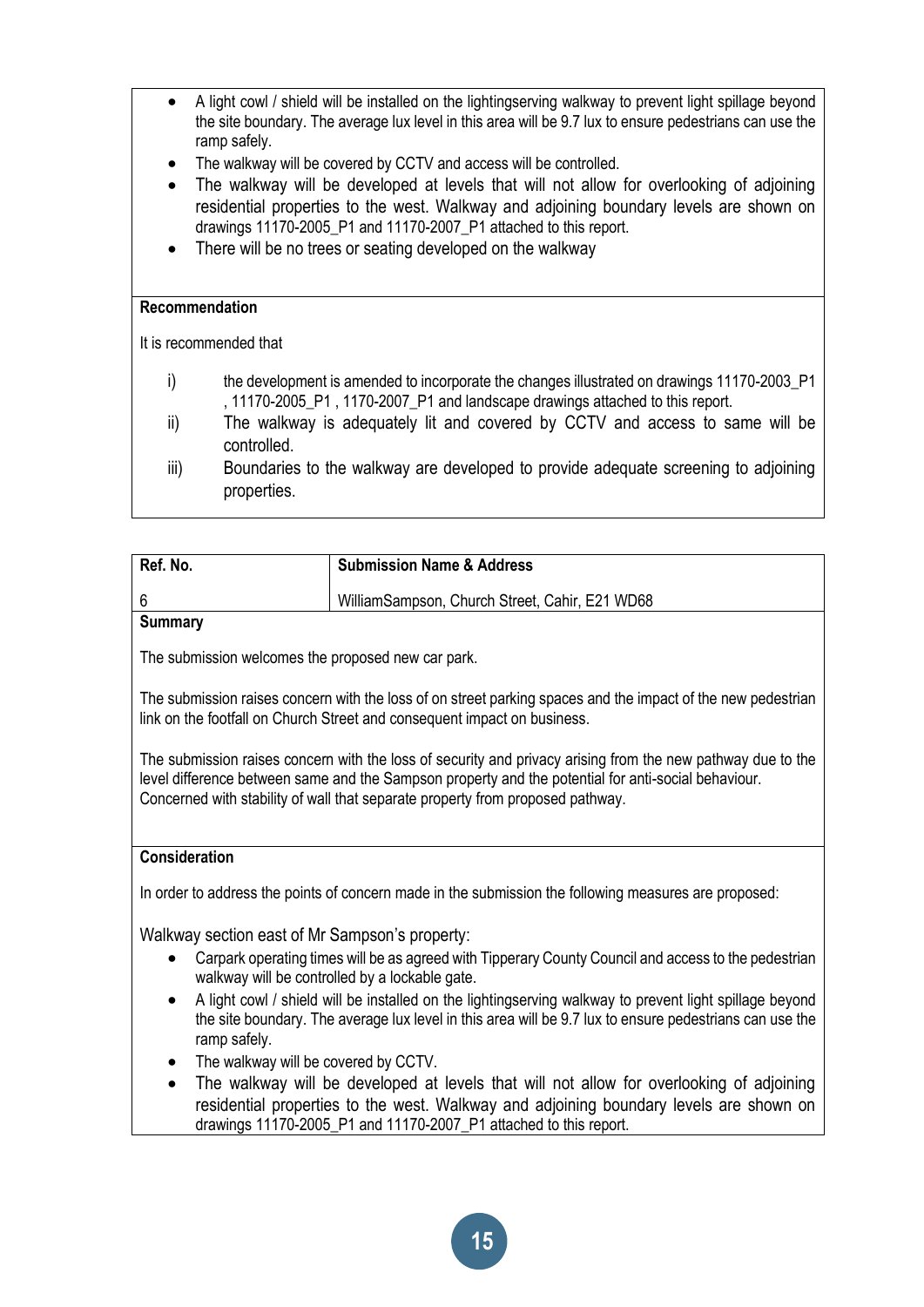Care will be taken at construction stage to ensure the development does not impact on the stability of the boundary to Mr Sampson'sproperty. A pre works survey will be undertaken to ensure impact on existing boundaries are mitigated. There will be no trees or seating developed on the walkway

# **Recommendation**

### It is recommended that

i) the development is amended to incorporate the changes illustrated on drawings 11170- 2003\_P1, 11170-2005\_P1 , 1170-2007\_P1 and landscape drawings attached to this report. ii) The walkway is adequately lit and covered by CCTV and access to same will be controlled.

iii) Boundaries to the walkway are developed to provide adequate screening to adjoining properties.

| Ref. No. | <b>Submission Name &amp; Address</b>                                                   |
|----------|----------------------------------------------------------------------------------------|
|          | Cahir Development Association, Enterprise Centre, Market Yard, Cahir, Co.<br>Tipperary |

# **Summary**

The submission welcomes the proposed new car park.

The submission raises concern with the potential for anti-social behaviour to arise in the pedestrian walkway between the proposed car park and old church street and highlight the need for proper lighting, CCTV and a closing time.

### **Consideration**

In order to address the concerns regarding anti-social behaviour in the proposed pedestrian walkway between the car park and Old Church Street it is confirmed that the walkway will be adequately lit and will be covered by CCTV. In addition the walkway will be access controlled.

### **Recommendation**

It is recommended that

- i) the development is amended to incorporate the changes illustrated on drawings 11170-2003\_P1 , 11170-2005\_P1 , 1170-2007\_P1 and landscape drawings attached to this report.
- ii) The walkway is adequately lit and covered by CCTV and access is controlled.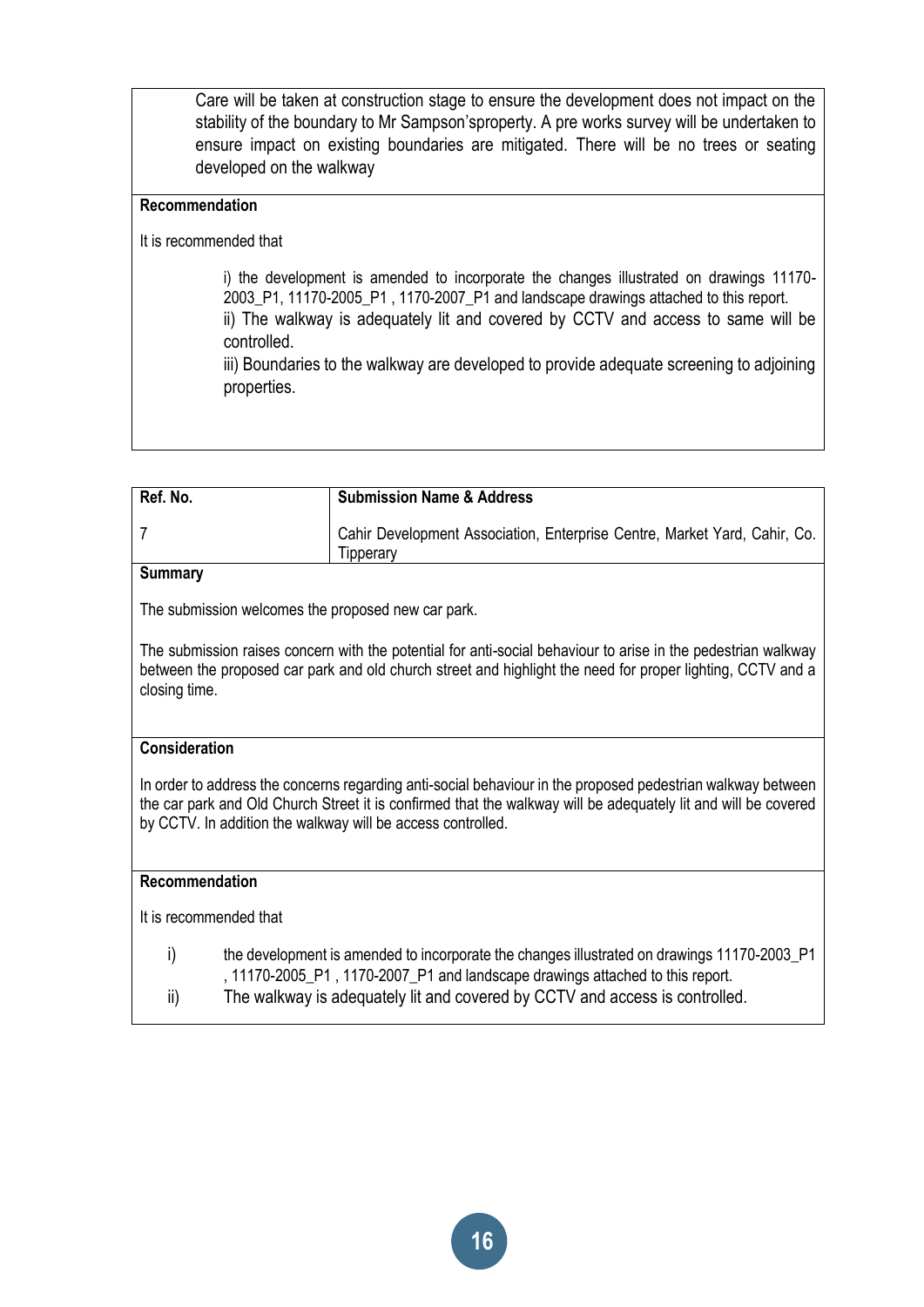| Ref. No. | <b>Submission Name &amp; Address</b>          |
|----------|-----------------------------------------------|
|          | PJ O'Meara, Newtownadam, Cahir, Co. Tipperary |
| Summary  |                                               |

#### **Summary**

The submission confirms that Cahir Social and Historical Society is fully supportive of the County Council in its determination to regenerate Cahir through the proposed Public Realm Enhancement programme, the renovation and repurposing of the Market House and the provision of almost an additional 100 car parking spaces in the town centre through the project under consideration. Strategic investment on this scale can help secure the socio-economic viability of our heritage town for decades to come

The submission raises the following concerns with regard to demolition of the former Castle Court Hotel/former Parochial house:

- From a heritage perspective, this building proposed for demolition (former Parochial house) is far more than just a failed hotel.The original Georgian chimneys still remain and the front steps leading to the old hotel entrance were removed from Rochestown House, between Cahir and Ardfinnan, after its destruction in 1920.
- The removal of this complex would leave a massive, 21-metre gaping hole in the streetscape of Church Street, well within the boundaries of Cahir's Architectural Conservation Area (ACA).
- The destruction of this property would also involve the loss of several car parking spaces and require extensive works to the public footpath

The submission suggests that the building could be re-purposed into office accommodation and cites a demand for same and that alternative vehicular access from the vacant Co-Op site should be explored where existing entrances are used and demolition is avoided. The submission states the development of the proposed site should not be considered in isolation from the adjoining Co-Op site.

The submission recommends that pedestrian access is provided via the existing archway across the street from Cahir Post Office, beside McCarthy Looby Solicitors and notes there was no historic evidence of any public alley/lane at the location of the proposed pedestrian walkway.

# The submission notes that more electrical charging points may be necessary.

### **Consideration**

The statement of support for the Council's regeneration plans for Cahir, the proposals for Market house and the principle of additional parking are noted.

The demolition of the former Castle Court hotel is a necessary element of the development in order to provide access to the proposed car parking area.

The former Castle Court Hotel building is not a protected structure and is not listed on the National Inventory of Architectural Heritage. The original building was previously used as a Parochial House and contains some features of built heritage interest, however much of the remaining fabric and features of interest has been lost due to fire damage. The Architectural Heritage Impact Assessment submitted with the Part 8 application proposes that the former hotel building is demolished in phases and any remaining features of interest are recoded by photographic record.

It is acknowledged that the proposal will create an opening into the existing street-scape on Church Street and the loss of continuity of buildings within the towns Architectural Conservation Area (ACA). This impact must be viewed in the context of the benefit of the overall scheme where (taken with the Part 8 proposals for the Square and adjoining streets) the town centre environment will be significantly enhanced and a new car park will be developed that will cater for existing and future needs of the town. The impact must also be considered in the context of the condition of the existing buildings on site, the buildings have been subject to vandalism and fire damage which has rendered their condition as dangerous. The buildings have been vacant for a considerable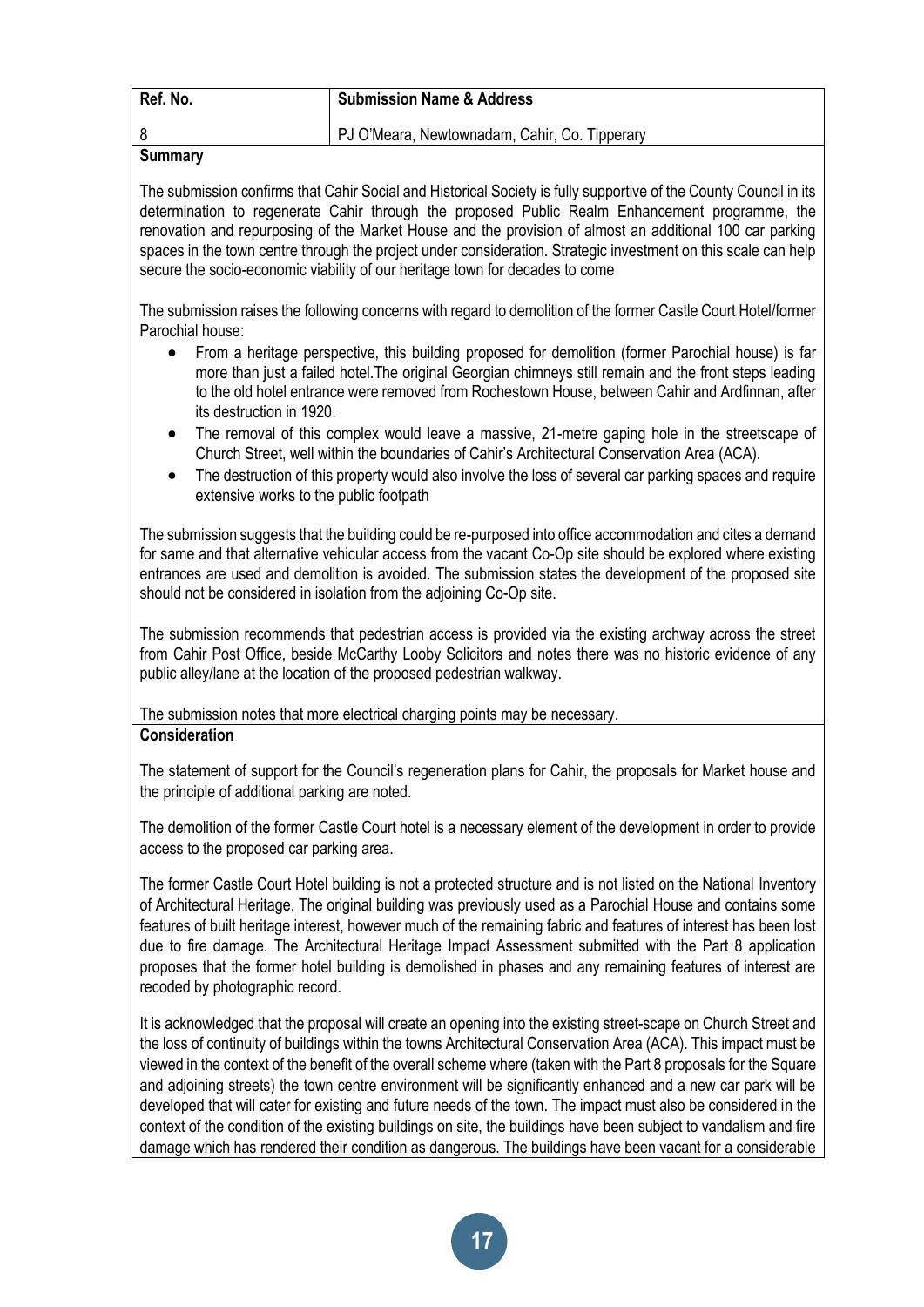period thereby generating anti-social behaviour and an inactive and visually poor frontage to Church St. It is considered, when viewed in the context of the foregoing, that the benefits of the proposed development outweigh the loss of the existing buildings on site and associated impacts on the streetscape and ACA.

The options of alternative access points via the Co-Op site as suggested in the submission are not available at this time. This land is privately owned.The car park layout allows for future connectivity with the adjoining lands to the east if these lands come forward for development at a future date.The development of the proposed car park does not impair the future development of the Co-Op lands.

The proposed development does not include direct pedestrian linkage with Church St via the existing archway opposite the post office. The archway route extends through lands that are in private ownership. The development allows for future connectivity via this archway should the lands become available at a future date.

The statement regarding the lack of historic evidence of a lane at the location of the pedestrian walkway is noted. This does not preclude the establishment of a new laneway.

The car park includes for the development of 4 EV charging spaces and the car park works will incorporate the necessary ducting and underground infrastructure such that additional EV parking can easily be installed at a future date.

# **Recommendation**

There are no recommendations arising from the foregoing consideration.

| Ref. No. | <b>Submission Name &amp; Address</b> |
|----------|--------------------------------------|
|          | Deputy Mattie McGrath TD             |

**Summary**

The submission welcomes the proposed new car park.

The submission raises concern with the potential for anti-social behaviour to arise in the pedestrian walkway between the proposed car park and old church street and highlights the need for proper lighting, CCTV and a closing time. The submission considers seating and planting that poses a risk to adjoining property owners should be removed.

The submission supports the request from the owners of Tinsley House that requests a wall be developed to protect their property. The submission states that requests from all adjoining property owners to undertake measures to protect their property should be accepted by the Council.

# **Consideration**

In order to address the points of concern made in the submission the following measures are proposed:

Walkway section north of Tinsely House:

• The walkway can be re-located away from the existing boundary wall at the rear of Tinsely Houseand 2 new lockable gates added on the carpark side, one to access the walkway and one to access the landscaped area for maintenance purposes. This change is illustrated on Updated drawing 11170- 2003\_P1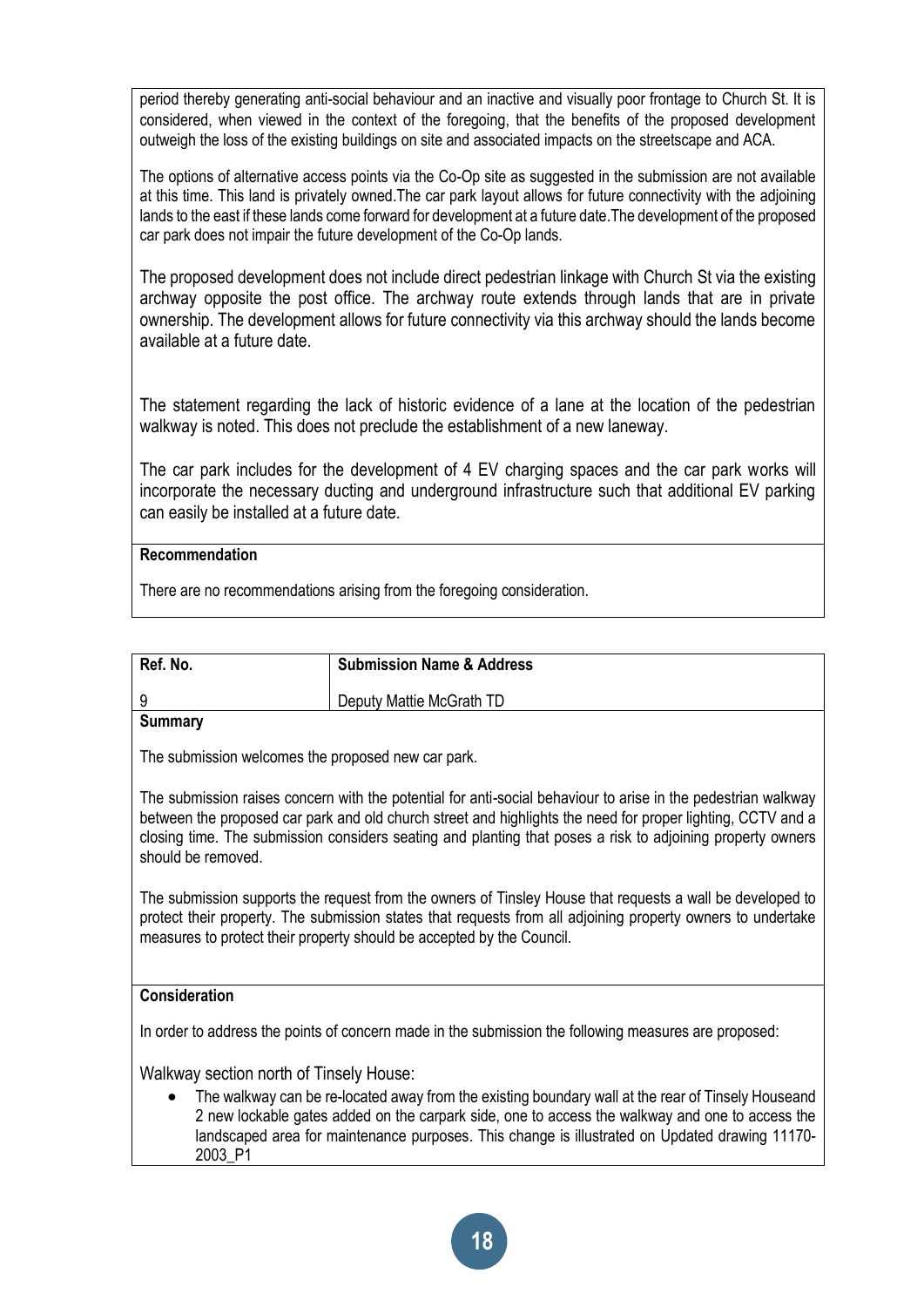- Carpark operating times will be as agreed with Tipperary County Council and access to the pedestrian walkway will be controlled by a lockable gate.
- A light cowl / shield will be installed on the lightingserving walkway to prevent light spillage beyond the site boundary. The average lux level in this area will be 9.7 lux to ensure pedestrians can use the ramp safely.
- The walkway will be covered by CCTV.
- The walkway will be developed at levels that will not allow for overlooking of adjoining residential properties to the south or west. Walkway and adjoining boundary levels are shown on drawings 11170-2005 P1 and 11170-2007 P1 attached to this report.

Walkway section west of Tinsely House:

- All landscaping, planting and seating will be removed from the walkway.
- The walkway will be laid out, developed as per drawing 1829-T-104 attached to this report.
- Use of the walkway will be controlled by lockable gates.
- This section of walkway will be covered by CCTV and will be lit using low level or wall mounted light types that will not interfere with the amenity of the adjoining property.

### **Recommendation**

It is recommended that:

i) the development is amended to incorporate the changes illustrated on drawings 11170-2003 P1 11170-2005\_P1 , 1170-2007\_P1 and landscape drawings attached to this report.

ii) The walkway is adequately lit and covered by CCTV and access to same will be controlled. iii) Boundaries to the walkway are developed to provide adequate screening to adjoining properties.

| Ref. No. | <b>Submission Name &amp; Address</b>           |
|----------|------------------------------------------------|
| -10      | Breda Gallagher, Chairperson, Cahir Tidy Towns |
| Summary  |                                                |

#### **Summary**

Cahir Tidy Towns welcome the additional parking in Cahir but would rather the lane between the proposed car park and Old Church Street would have solid side walls with no corners or hidden areas.

Cahir Tidy Towns would rather not have any planting and maybe some planters instead as we would see beds or trees in this area as an obstruction for cleaning and upkeep. Cahir Tidy Towns welcome the CCTV and closing time's for this lane way.

# **Consideration**

In order to address the points of concern made in the submission the following measures are proposed:

Walkway section north of Tinsely House

- The walkway can be re-located away from the existing boundary wall at the rear of Tinsely Houseand 2 new lockable gates added on the carpark side, one to access the walkway and one to access the landscaped area for maintenance purposes. This change is illustrated on Updated drawing 11170- 2003\_P1
- The walkway will be adequately lit and covered by CCTV.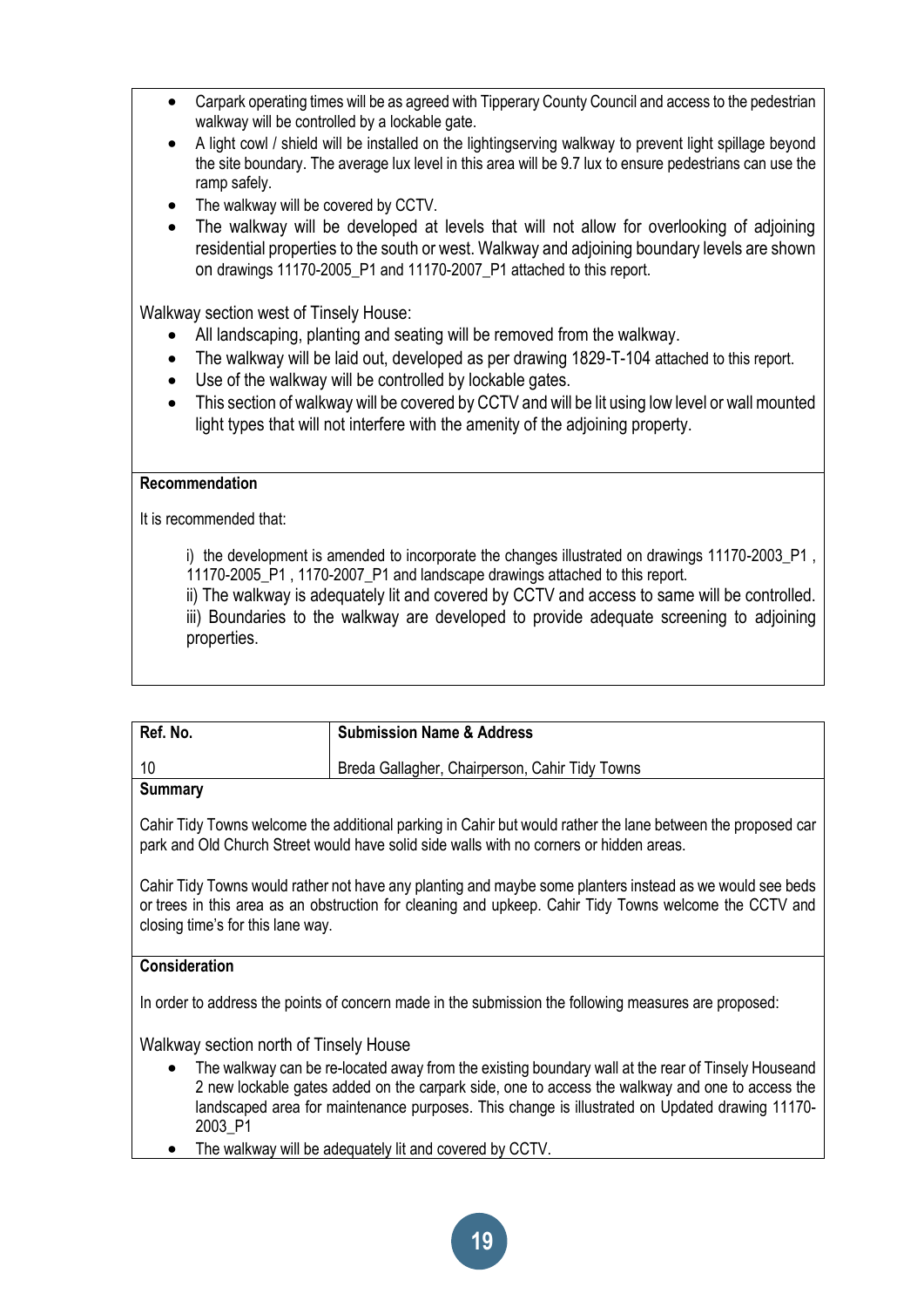• All landscaping, planting and seating will be removed from the walkway.

### **Recommendation**

It is recommended that:

i) the development is amended to incorporate the changes illustrated on drawings 11170- 2003\_P1 , 11170-2005\_P1 , 1170-2007\_P1 and landscape drawings attached to this report. ii) The walkway is adequately lit and covered by CCTV and access to same will be controlled.

iii) Boundaries to the walkway are developed to provide adequate screening to adjoining properties.

# 9. APPROPRIATE ASSESSMENT & ENVIRONMENTAL IMPACT ASSESSMENT(EIA):

The development has been the subject of an Appropriate Assessment screening in accordance with Article 6(3) of the EU Habitats Directive (Directive 92/43/EEC) and Article 250(1) of the Planning and Development Regulations 2001, as amended. The Appropriate Assessment screening concluded that the proposed development would not be likely to give rise to significant or indeterminate impacts on any Natura 2000 site.

Having regard to the information specified under Schedule 7A of the Planning and Development Regulations 2001, as amended, and based on an examination of the nature, size and location of the development, it is determined that there is no real likelihood of significant effects on the environment arising from the proposed development, and an Environmental Impact Assessment (EIA) is not required.

# 10. CONCLUSIONS & RECOMMENDATIONS:

The Planning Authority is satisfied that the proposal, subject to the following considerations being implemented, is in line with the South Tipperary County Development Plan 2009, as varied and the Cahir Local Area Plan 2021. The development is acceptable in terms of impacts on built heritage, presents no impacts on the conservation objectives of the Lower River Suir SAC or any Natura 2000 site, is acceptable in terms of access and circulation and presents no flood risk or drainage issues.

The development as set out on the plans and particulars is considered acceptable and is consistent with the principle of the proper planning and sustainable development of the area. Therefore, it is recommended that the proposed development should proceed subject to the following recommended requirements and conditions.